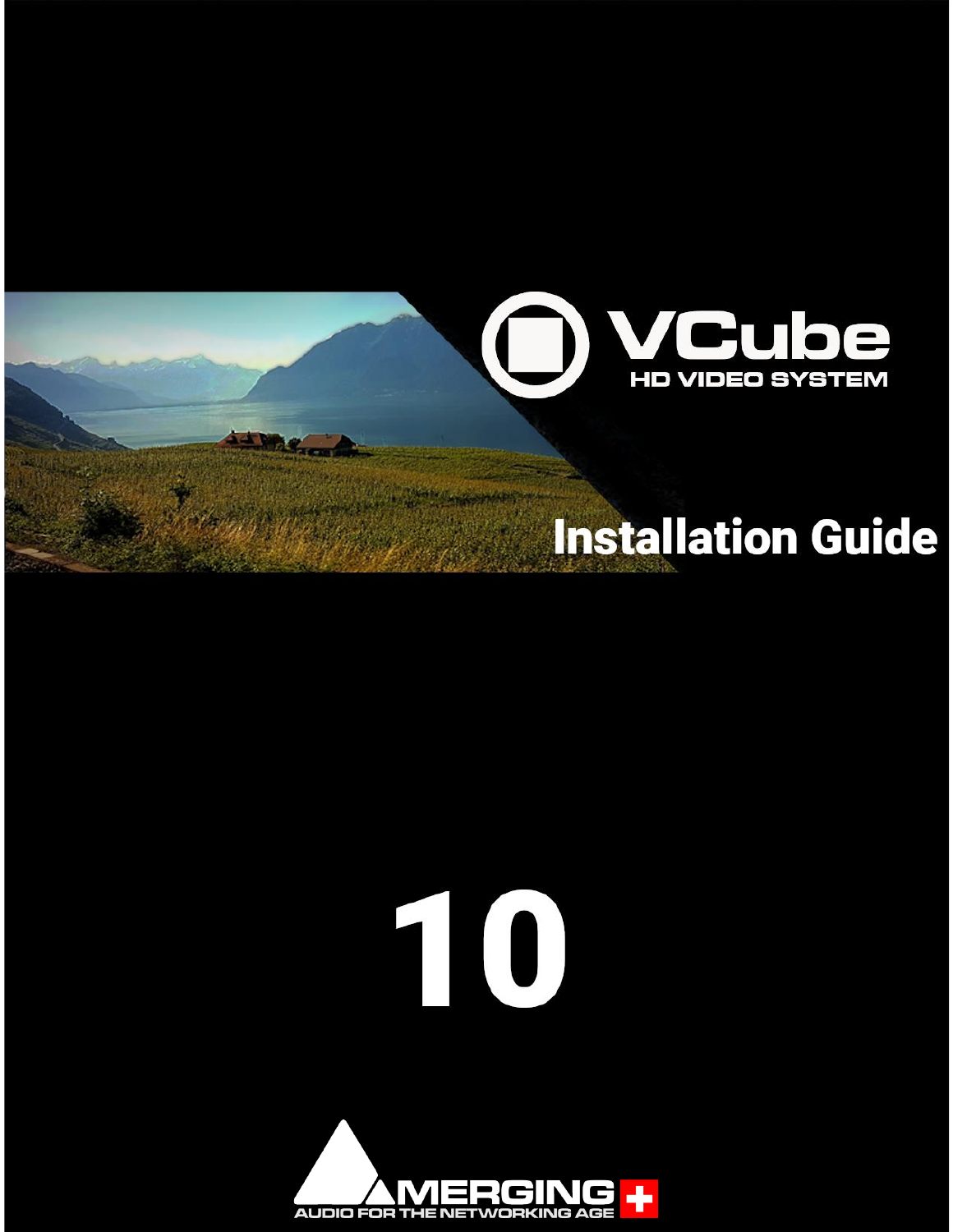

No part of this documentation may be reproduced in any form whatsoever or be stored in any data retrieval system without prior written permission of the copyright owners.

This documentation is supplied on an as-is basis. Information contained within this documentation is subject to change at any time without notice and must not be relied upon.

All company and product names are ™ or Registered Trademarks ® of their respective owners. Windows 7, Windows 10 and Windows 11 are trademarks of Microsoft Corporation.

Merging Technologies makes no warranties express or implied regarding this software, its quality, performance, merchantability or fitness for a particular purpose. The software is supplied "as is" you, the purchaser, are assuming the entire risk of the results of using this Merging Technologies software.

In no circumstances will Merging Technologies, its owners, directors, officers, employees or agents be liable to you for any consequential, incidental or indirect loss or damages including loss of time, loss of business, loss of profits, loss of data or similar resulting from the use of or inability to use the Merging Technologies hardware and or software or for any defect in the hardware software or documentation.

©Copyright Merging Technologies Inc.2021. All rights reserved

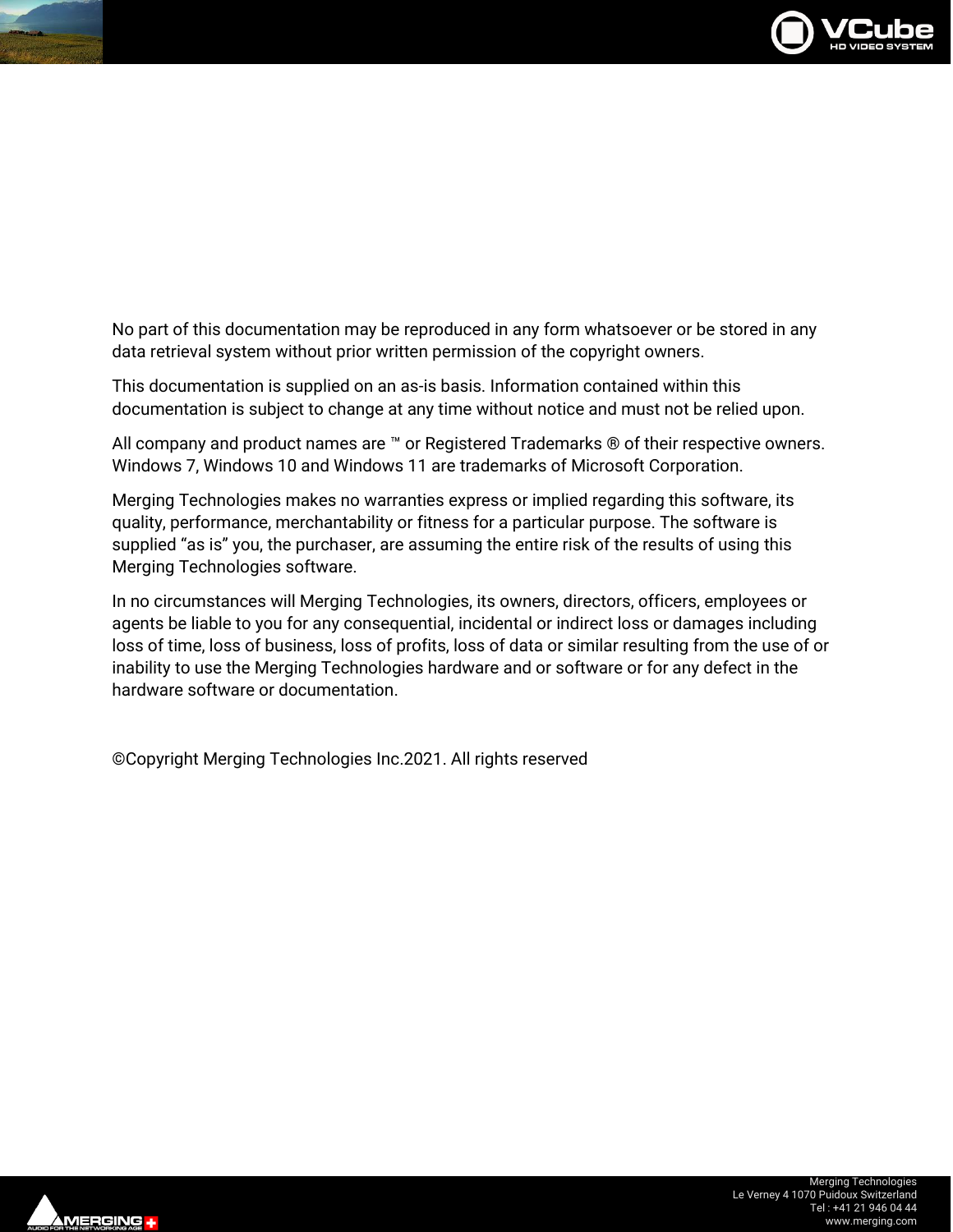

# **Installation Guide v10.x**

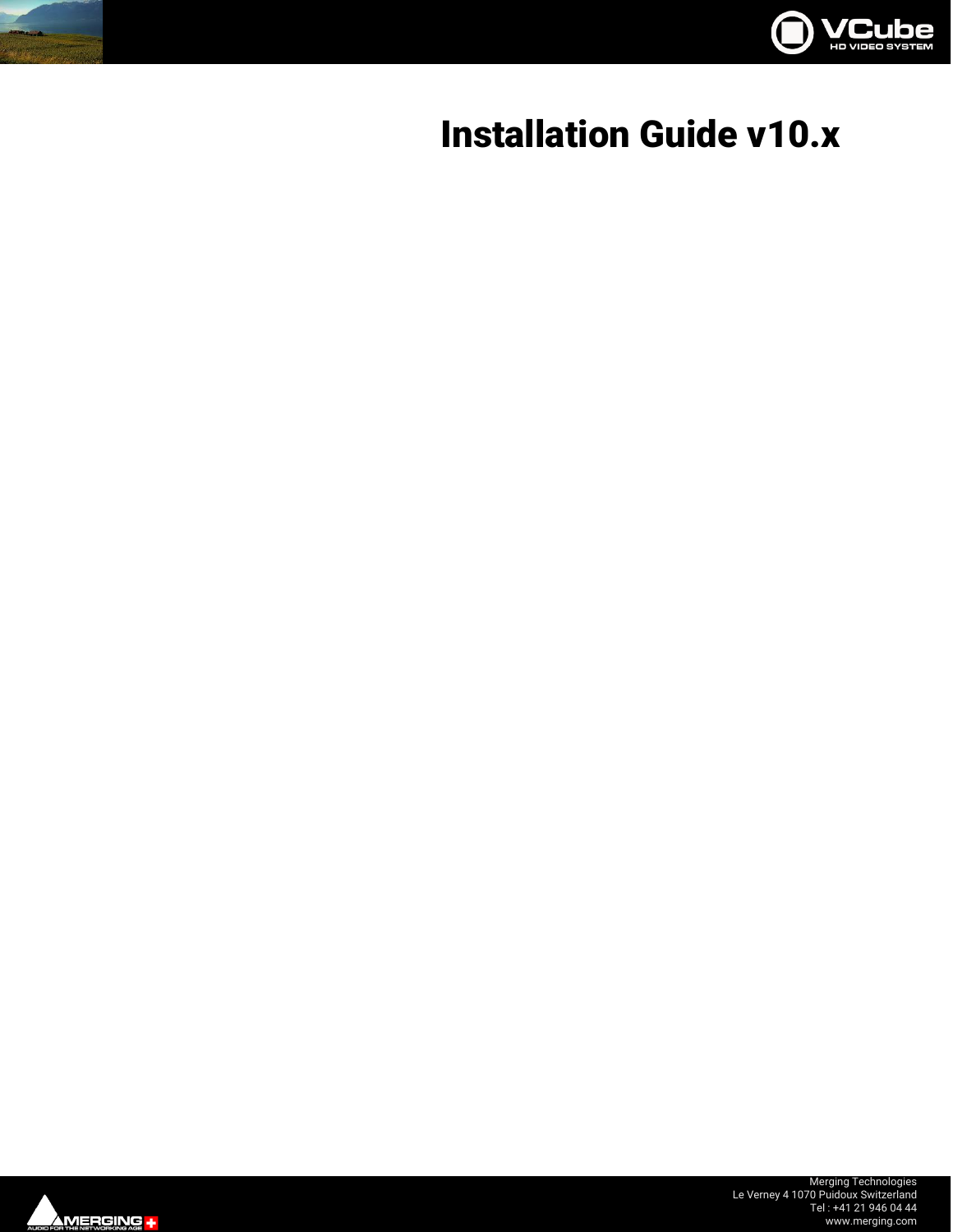

## **Installation Guide VCube 10: Contents**

| 4 System Requirements. 4 System Requirements.                                    |     |
|----------------------------------------------------------------------------------|-----|
|                                                                                  |     |
|                                                                                  |     |
|                                                                                  |     |
|                                                                                  |     |
|                                                                                  |     |
|                                                                                  |     |
|                                                                                  |     |
|                                                                                  |     |
|                                                                                  |     |
|                                                                                  |     |
|                                                                                  |     |
|                                                                                  |     |
|                                                                                  |     |
|                                                                                  |     |
|                                                                                  |     |
|                                                                                  |     |
|                                                                                  |     |
|                                                                                  |     |
|                                                                                  | .20 |
| 14 Lost or Stolen Merging Technologies Security Keys____________________________ | 21  |
| 15 Contacting Merging Technologies                                               | 22  |

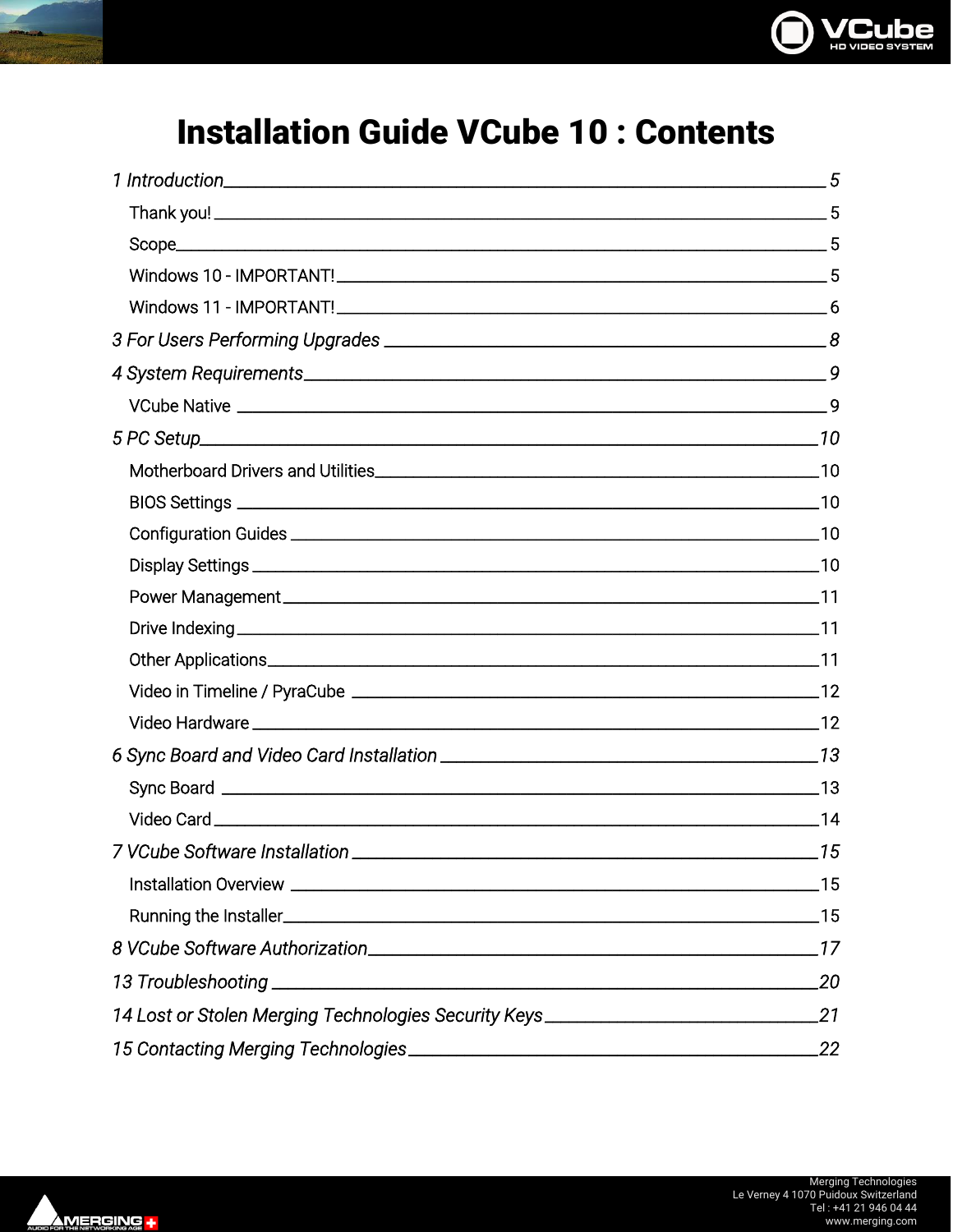



# Installation Guide V10.x



Document : VCube™ v10 Installation Guide Rev 1 Date :25 October 2021

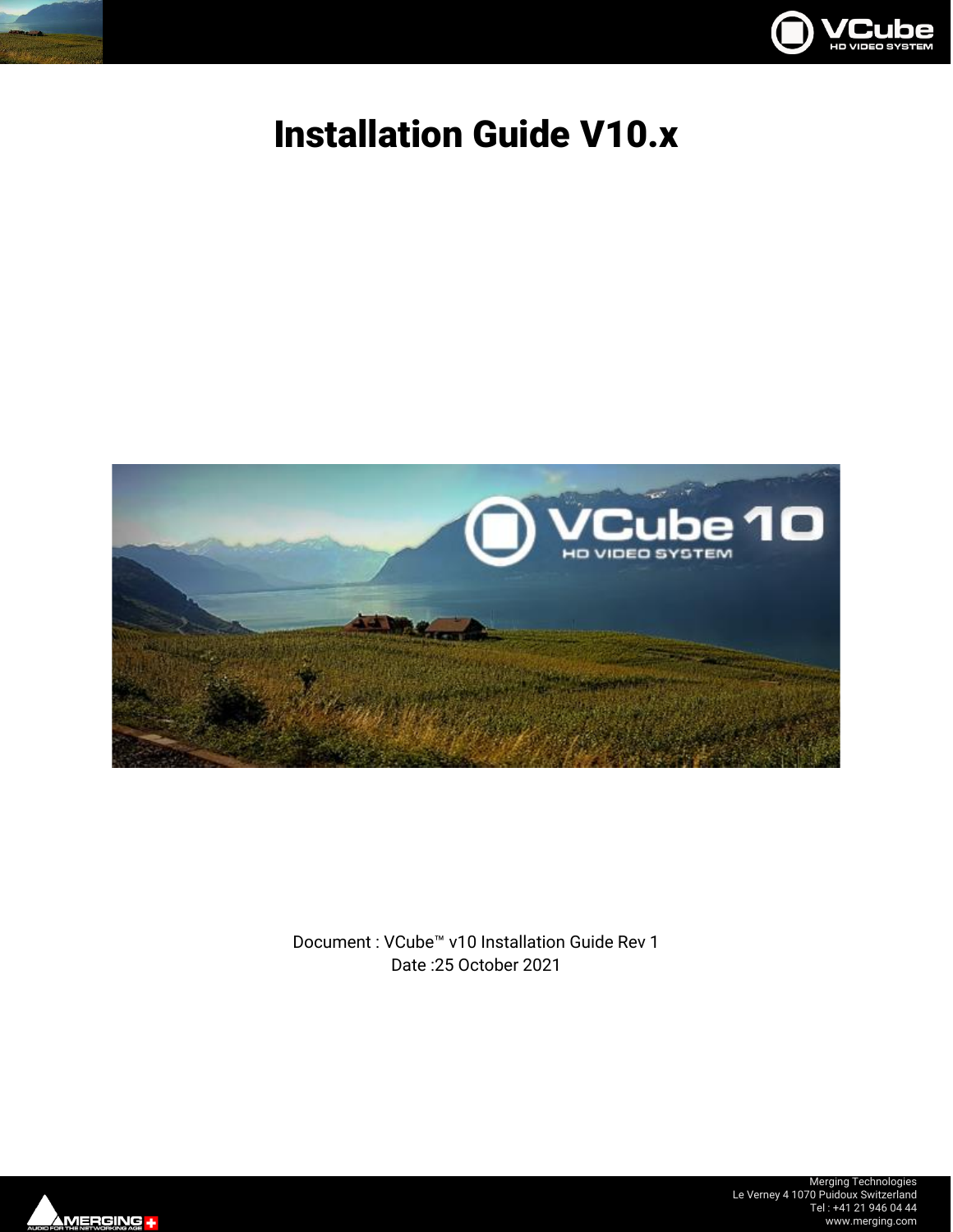

## <span id="page-5-0"></span>**1 Introduction**

#### <span id="page-5-1"></span>**Thank you!**

Congratulations on your purchase of the VCube High definition Video System

You have joined a worldwide community of users who have already discovered the Merging Technologies advantage.

#### Note: IMPORTANT!

The first thing you need to do is register your software to acquire your VCube key(s) and to be included in our user support list.

<https://my.merging.com/auth/register>

Please also subscribe to the User Forum at: [https://forum.merging.com](https://forum.merging.com/)

#### <span id="page-5-2"></span>**Scope**

This document is intended to get you up and running with VCube and as quickly as possible. For more detailed information about Ovation, Pyramix and VCube please see the PDF User Guides which are installed with the software.

If you have purchased VCube as an integrated (Turnkey) system, the installation information in this guide will be redundant, since these systems come with all hardware and software preinstalled. If you are configuring your own system, please refer to the following instructions. Important! If you are installing an upgrade to VCube please read: For Users Performing Upgrades on page [8](#page-8-0) first.

#### <span id="page-5-3"></span>**Windows 10 - IMPORTANT!**

#### Note: Merging strongly recommends you defer feature updates in Windows 10. Windows 10 users should never update to Beta Windows versions or install major new updates before making sure they are supported by Merging.

Please refer to our Windows 10 Configuration Guide: <https://confluence.merging.com/display/PUBLICDOC/Windows+10+Configuration> Details about the recommended Windows 10 Defer Update setting <https://confluence.merging.com/display/PUBLICDOC/Windows+10+Defer+Updates>

#### Windows 10 Recommended Version for VCube v10.x

- May 2021 update (21H1) is supported since VCube 9 HotFix 3
- October 2020 update (20H2) is supported since VCube 9 HotFix 3
- May 2020 Update (2004) is supported since VCube 9 HotFix 3
- November 2019 Update (1909) supported since VCube 9.0.4
- May 2019 Update (1903) is supported since VCube 9.0.4
- October Update (1809) is supported since VCube 9.0.4

If you run a previous Windows 10 version, Merging recommends you update it.

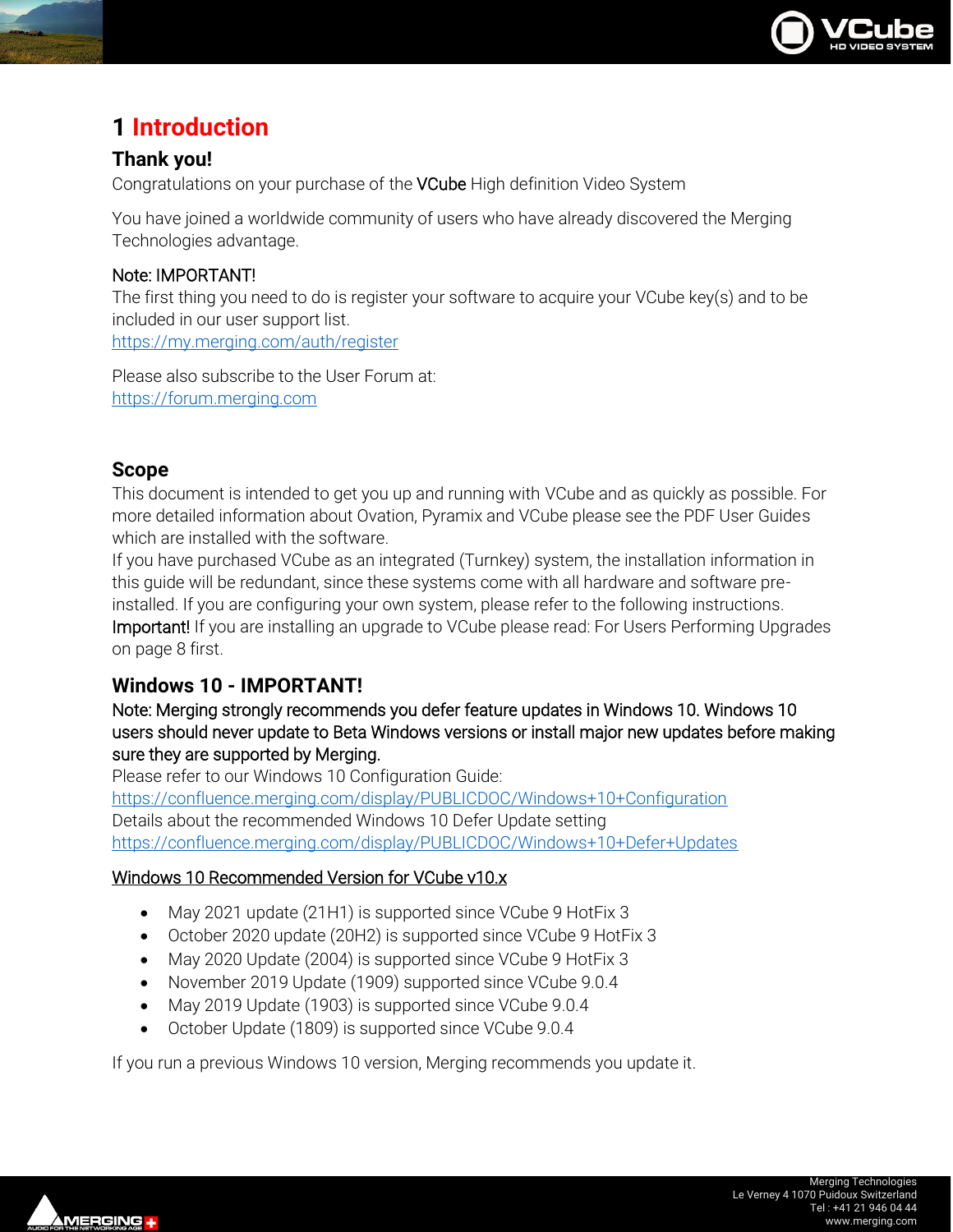

#### Windows Updates

Users wishing to apply Windows updates may refer to the Merging list of validated compatible Windows updates: <https://confluence.merging.com/pages/viewpage.action?pageId=25755762>

#### Updating from Windows 7 to Windows 10

Users performing an update from Windows 7 to Windows 10 should follow this guide [https://confluence.merging.com/display/PUBLICDOC/Updating+Windows+7+to+Windows+10+f](https://confluence.merging.com/display/PUBLICDOC/Updating+Windows+7+to+Windows+10+for+MassCore) [or+MassCore](https://confluence.merging.com/display/PUBLICDOC/Updating+Windows+7+to+Windows+10+for+MassCore)

Windows 7 is no longer officially supported as of VCube 10.

#### <span id="page-6-0"></span>**Windows 11 - IMPORTANT!**

Windows 11 has not yet been tested or qualified to work with VCube 10.x

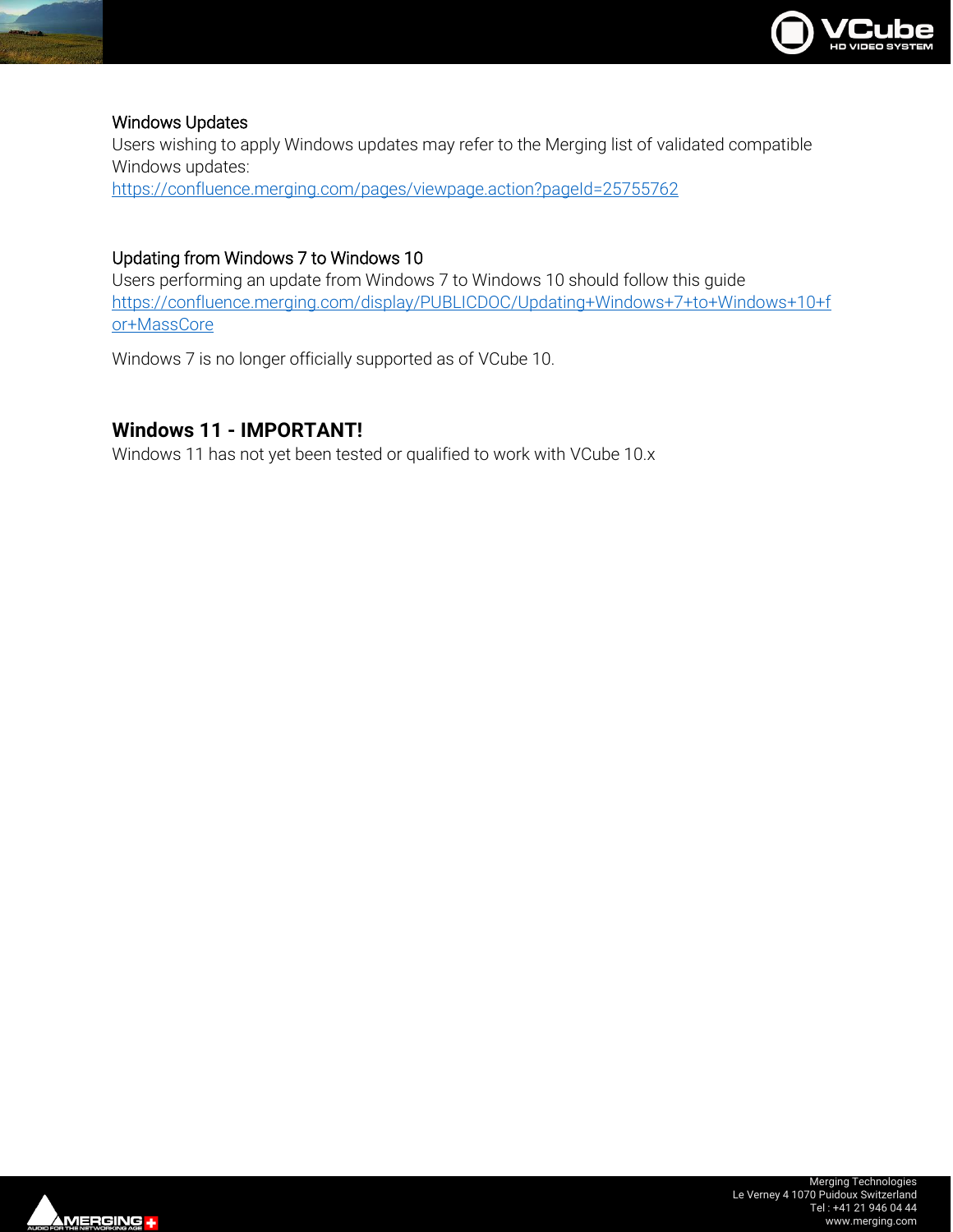

## **2 VCube Overview**

VCube is a hard-disk based video player / recorder solution designed specifically for use in audio post production and anywhere where high quality playout is required. VCube can operate as a standalone unit, or as part of a multi-system network, fully integrated with Pyramix or Ovation, through standard Ethernet. Like Pyramix it offers sync to PAL, NTSC, 24fps Film and all the HDTV frame rates. VCube can also be controlled via the 9-pin Sony P2 protocol by any third-party DAW system, as well as controlling any 9-pin controllable VTR for capturing. VCube fully supports the Merging Technologies Virtual Transport technology.

The integrated video editor with multi-track, multi-layer features enables the VCube user to remove, add or trim Media Files imported from a Composition (VCube native or OMF AAF, MXF and Apple XML are optional). VCube is able to mix different formats in the same Timeline. It is only necessary to specify the output format. All video Clips will be resized to this format in real time. Therefore it is possible to play out an HD file on a standard SD output…

VCube is an open solution that can import OMF, AAF, MXF and Apple XML Compositions. VCube XE and SE are also able to convert, and render Media. A password protected watermark feature allows the administrator to tag both video and graphic outputs. The administrator can also protect VCube settings with a second password.

VCube will be your Swiss Army Knife in the video jungle.

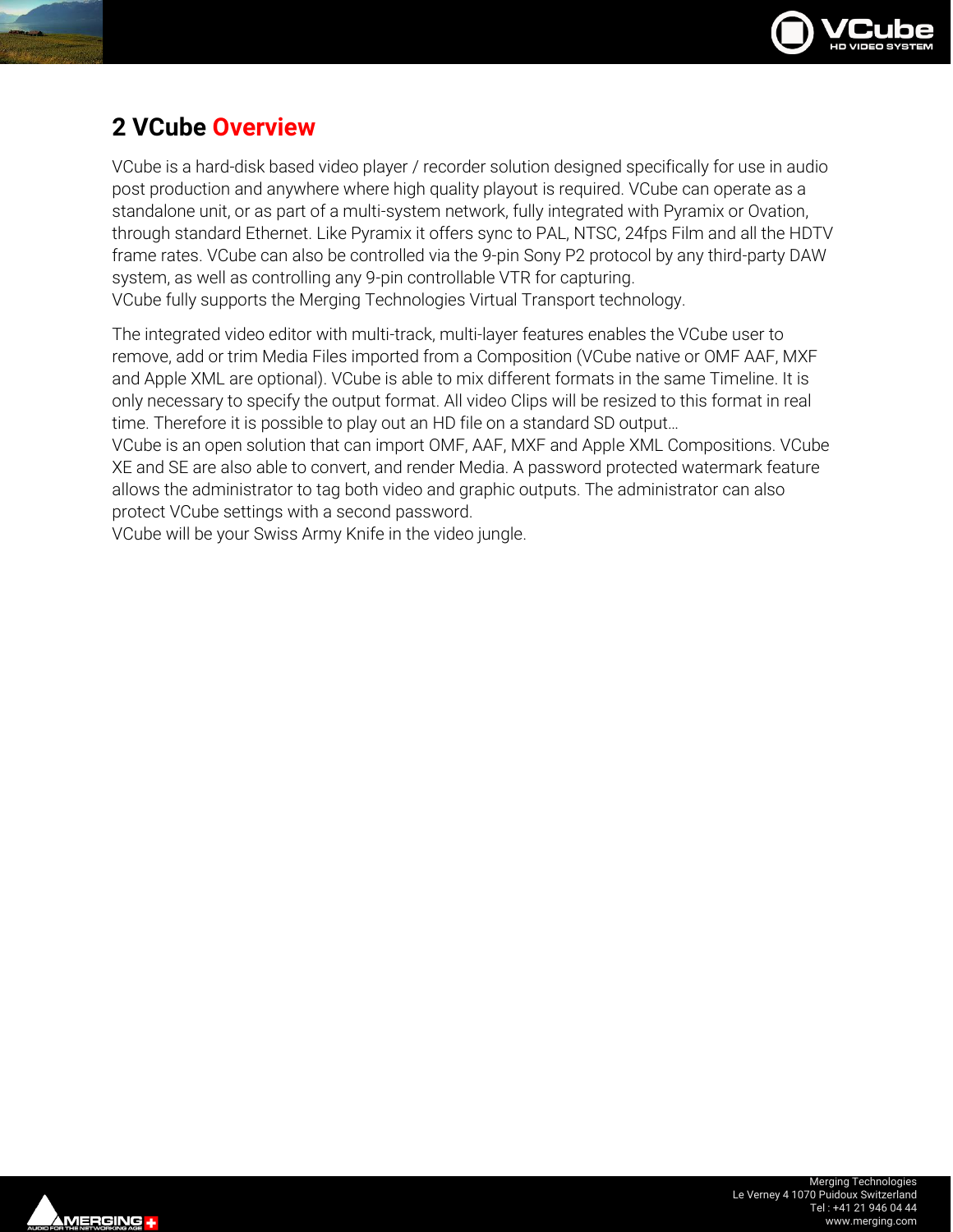

### <span id="page-8-0"></span>**3 For Users Performing Upgrades**

Note: VCube v10 keys are required to run VCube v10.

#### **VCube**

Please first uninstall any previous version of VCube before installing VCube v10.

From the Windows Control Panel select Programs and features, remove the installed version of VCube and reboot the computer.

If you are planning to update your Windows 10 version, it is now a good time to do so, by following the update procedure in the documents linked to below.

<https://confluence.merging.com/display/PUBLICDOC/Windows+Configuration+Guide>

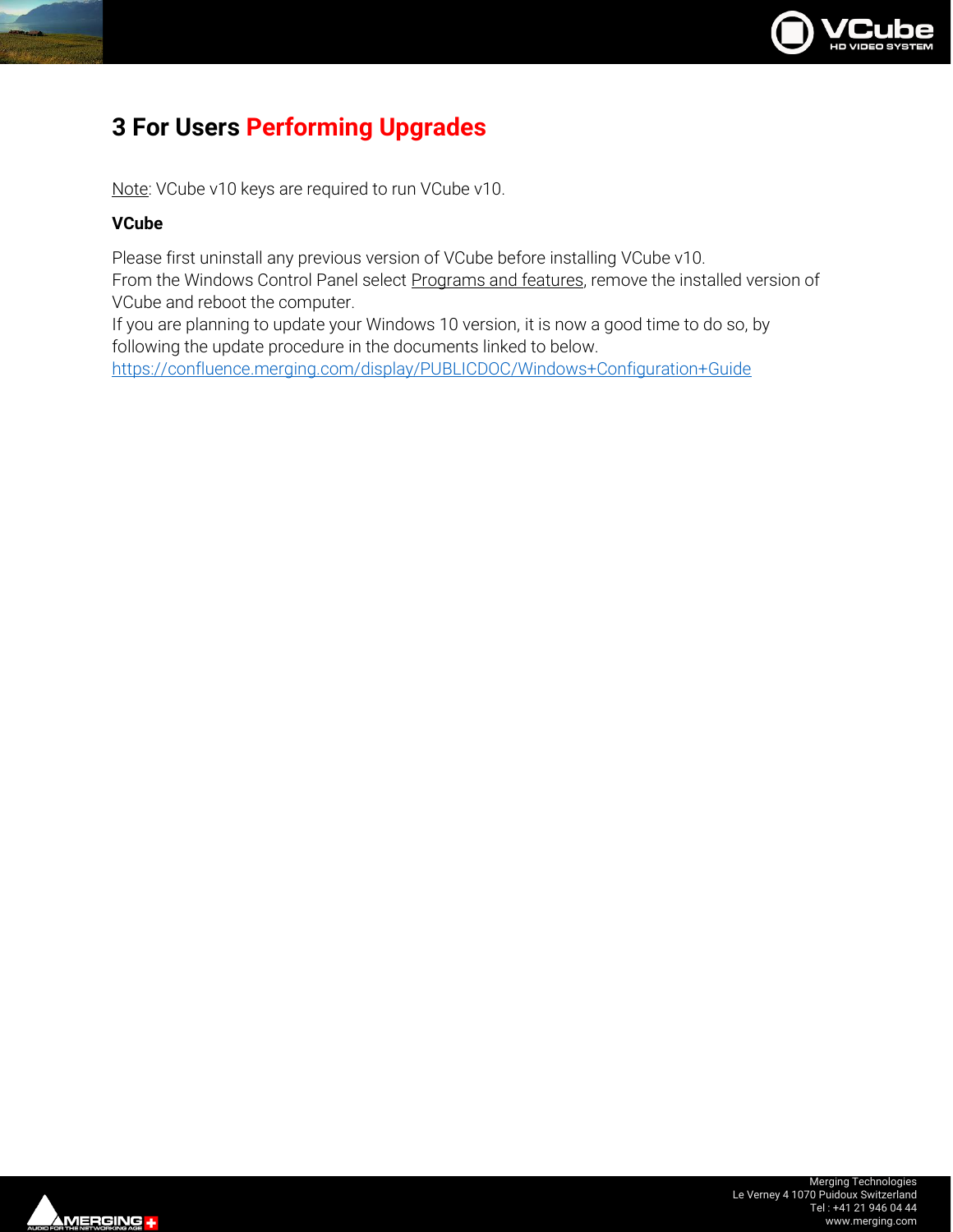

## <span id="page-9-0"></span>**4 System Requirements**

Wintel platforms tend to increase in number of cores, speed and performance at a tremendous rate. New and faster processors are released almost on a monthly basis. Therefore, we have not included suggested Motherboard or Processor specifications here.

We maintain a list of up-to-date PC configurations in the Support Section of our website at <https://www.merging.com/pages/pcconfig>

#### Other Components

- Graphics Card: As of Pyramix 12, Ovation 8 and VCube 8, Merging strongly recommends using a dedicated graphic card rather than onboard graphics. Most particularly when requiring multiple display outputs, OpenGL UI plugins (Flux, Izotope, ....), working with video, or when your workflow places high demands on graphics. Please refer to the Pyramix PC Specifications for all details: <https://confluence.merging.com/display/PUBLICDOC/Graphic+cards+recommendations>
- Sufficient HD space and speed for your audio media files. The speed and amount of disk space required depends on sample rate, word length, number of tracks and length of program material.

A typical 7200 RPM SATA drive is sufficient for 48 tracks at 48 kHz. Higher track-counts and/or higher sampling rates will require an SSD drive and/or multiple drives configured in Raid 0, 1, 10 or 5.

We recommend disks should be formatted as NTFS volumes with the Windows default block sectors size. For more details, please see

<https://confluence.merging.com/pages/viewpage.action?pageId=25034958>

- BD/DVD/CD-ROM combo drive or better.
- Display with a minimum resolution of 1280x1024.
- 3 button mouse

#### <span id="page-9-1"></span>**VCube Native**

Certified Operating System: Windows 10 Professional 64-bit.

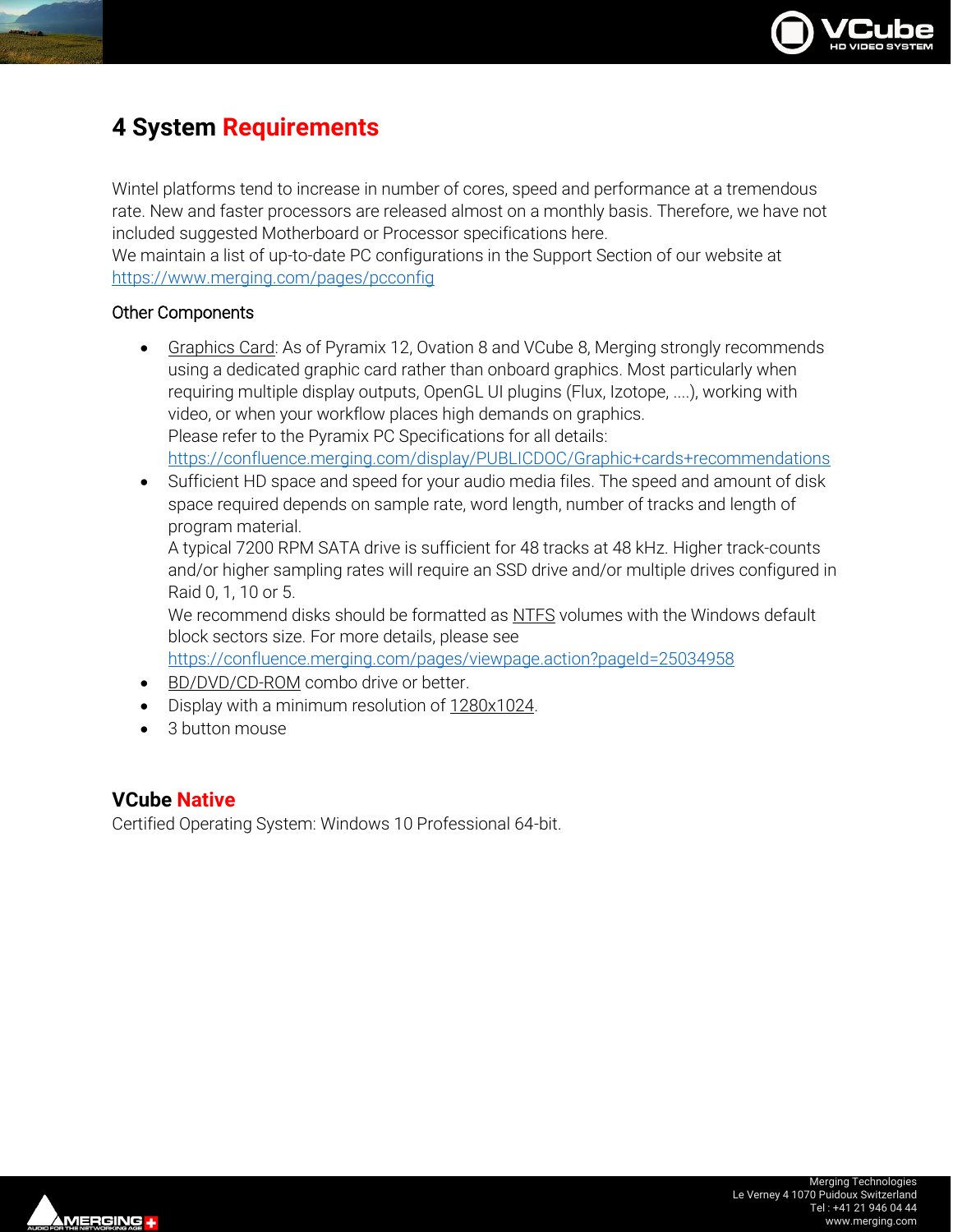

## <span id="page-10-0"></span>**5 PC Setup**

#### <span id="page-10-1"></span>**Motherboard Drivers and Utilities**

Motherboard drivers should be updated to current versions, from its manufacturer website. Motherboard Utilities should NOT be installed. Please refer to our Windows configuration guides for more details: <https://confluence.merging.com/display/PUBLICDOC/Windows+Configuration+Guide>

#### <span id="page-10-2"></span>**BIOS Settings**

Recommended BIOS Settings

Boot Device Control We recommend that the UEFI boot should be disabled and set to Legacy only

#### Hyperthreading

Intel® Hyperthreading Technology is supported on 64-bit systems. This setting is commonly found in Main Bios page, or under CPU configuration. (See the motherboard manual for further details).

#### Other Settings

The following features can create instabilities in the system, due to power management. *Intel® SpeedStep Technology* (also known as *Enhanced Intel® SpeedStep*), *Intel® TurboBoost Technology* as well as *CPU C States* (or *Intel® C-State*) features must be disabled in the BIOS. These settings are commonly found in BIOS Power options or CPU Configuration. Overclocking is not supported.

#### <span id="page-10-3"></span>**Configuration Guides**

Windows 10 users should refer to the Merging Windows 10 Configuration Guide: <https://confluence.merging.com/display/PUBLICDOC/Windows+10+Configuration>

Merging has a number of specific configuration guides based on the validated hardware platforms available at

<https://confluence.merging.com/display/PUBLICDOC/Validated+hardware+installation+guides>

#### <span id="page-10-4"></span>**Display Settings**

VCube requires a minimum display resolution of 1280x1024 in 256 colors which MUST be set to small fonts mode.

A Merging Windows configuration guide is available with recommendations here: <https://confluence.merging.com/display/PUBLICDOC/Windows+Configuration+Guide>

Please type *advanced system settings* in Windows search field (next to Windows Start button), and select the *Advanced* tab > *Performance Settings* to open the Performance Options window.

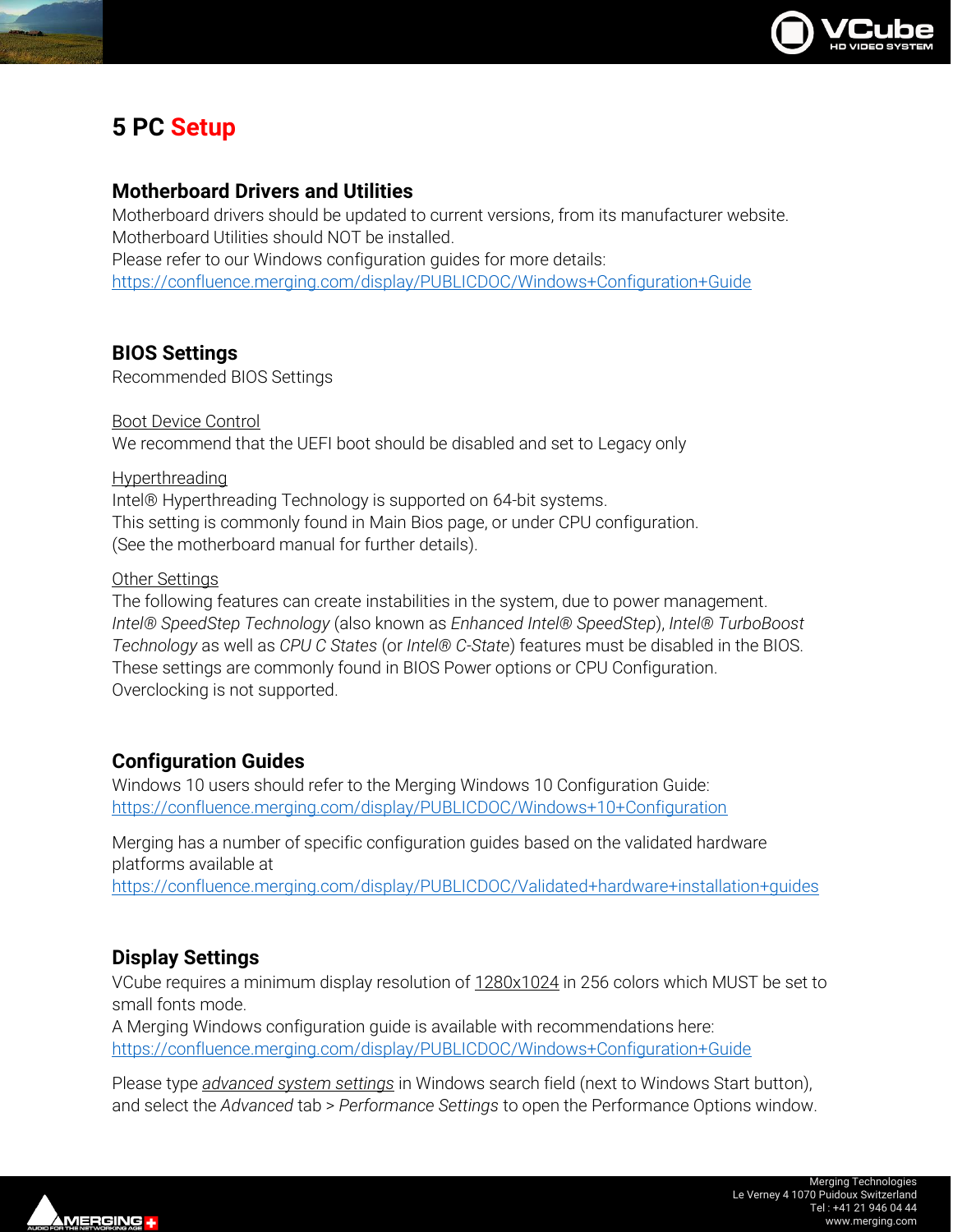

#### Choose the *Visual Effects* Tab.

Disable the following settings by unticking the boxes to prevent instabilities:

- Animate Windows when minimizing and maximizing disable
- Animations in the taskbar and Start Menu disable
- Enable Peek disable
- Fade or slide menus into view disable
- Fade or slide ToolTips into view disable
- Save taskbar thumbnail previews disable
- Show thumbnails instead of icons
- Show translucent selection rectangle disable
- Show window content while dragging disable
- Slide open Combo boxes disable

◎ Custom:

| Animate controls and elements inside windows           |
|--------------------------------------------------------|
| Animate windows when minimizing and maximizing         |
| Animations in the taskbar                              |
| <b>Enable Peek</b>                                     |
| Fade or slide menus into view                          |
| Fade or slide ToolTips into view                       |
| $\vee$ Fade out menu items after clicking              |
| Save taskbar thumbnail previews                        |
| $\vee$ Show shadows under mouse pointer                |
| $\vee$ Show shadows under windows                      |
| Show thumbnails instead of icons                       |
| Show translucent selection rectangle                   |
| Show window contents while dragging                    |
| Slide open combo boxes                                 |
| $\vee$ Smooth edges of screen fonts                    |
| ○ Smooth-scroll list boxes                             |
| $\vee$ Use drop shadows for icon labels on the desktop |
|                                                        |
|                                                        |

#### <span id="page-11-0"></span>**Power Management**

As with other Digital Audio Workstations and Non-Linear Editors, we recommend setting the PC to the High-Performance Power management scheme.

VCube is NOT designed to support Standby modes.

#### <span id="page-11-1"></span>**Drive Indexing**

In the interests of better performance, we recommend turning Indexing OFF for all Data drives (System drive indexing should be left ON)

#### <span id="page-11-2"></span>**Other Applications**

Like all real-time applications, VCube works best when there are no other unnecessary applications or services running.

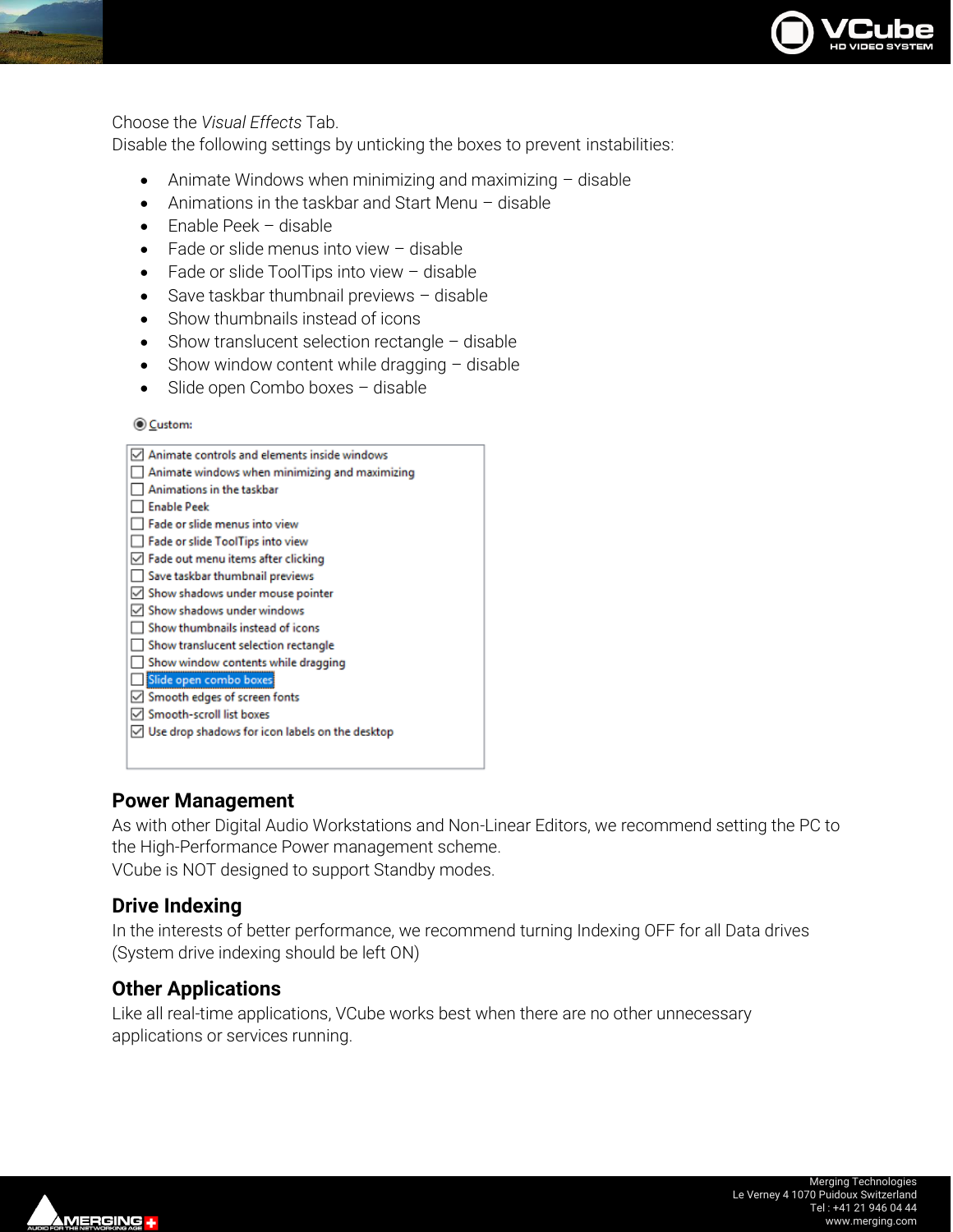

#### <span id="page-12-0"></span>**Video in Timeline / PyraCube**

As of Pyramix 12, Ovation 8 and VCube 8, Merging strongly recommends using a dedicated graphic card rather than onboard graphics.

In a VCube system, video performance depends principally on the system configuration.

#### <span id="page-12-1"></span>**Video Hardware**

Merging supports Blackmagic design Video Cards thru the DeckLink SDK.

This covers the Decklink product lines.

Note:

The DeckLink 8K cards are not supported above 4K DCI / 25 fps.

The DeckLink Studio monitor is known to be working but has no Video reference to ensure genlock.

Merging has certified its applications under Blackmagic Design versions 10.x, 11.4, 11.5 and 12.x. Please download and install from<https://www.blackmagicdesign.com/support>

AJA video cards are no longer supported.

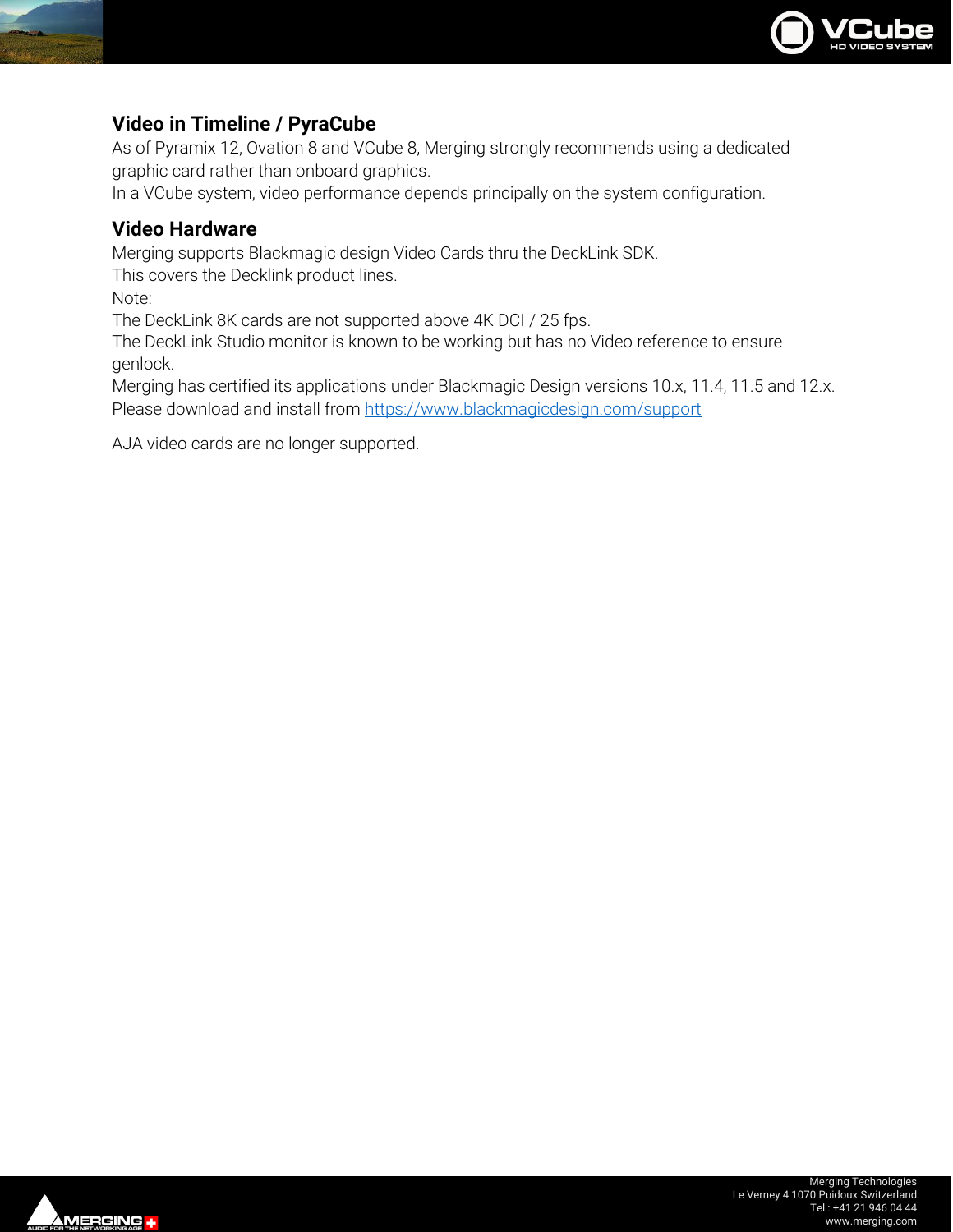

## <span id="page-13-0"></span>**6 Sync Board and Video Card Installation**

#### **IMPORTANT NOTICE:**

Please read the following information very carefully before attempting installation. Failure to comply with the precise instructions may result in damage to your hardware. Please read the entire chapter carefully before installation.

#### **STATIC DANGER NOTICE:**

Please note that the sync and video cards contain delicate electronic components that can be damaged or even destroyed when exposed to static electricity. Please take all of the necessary precautions when handling the video card and all other PC computer cards.

If you are in any doubt about your competence to install PC hardware please consult your Merging technologies Sales Partner.

#### <span id="page-13-1"></span>**Sync Board**



The Sync Board hardware option enables RS-422, LTC, MIDI (MTC) input and optional Bi-Phase input to control or to be controlled by VCube.

Note: Please see also the documentation accompanying the Sync Board before attempting installation.

The PCI(e) slot is only used to support the board mechanically. The connection to the mother board is via a USB link. USB 1.1 is sufficient but a USB 2 socket can be used if available.

#### Inserting the Sync Board:

Make sure the computer is turned off (and unplugged) before installing the Sync Board.

- To avoid the possibility of static electricity damage to the PC or the Sync Board please use an anti-static strap to connect yourself to a known good earth.
- Remove the computer covers required to gain access to the peripheral slots.
- Identify a vacant PCI(e) slot. Remove the slot / bracket for the chosen PCI(e) slot.
- Insert the Sync Board into the PCI(e) slot.
- Fasten the mounting screw to secure the Sync Board back-plate to the PC frame.

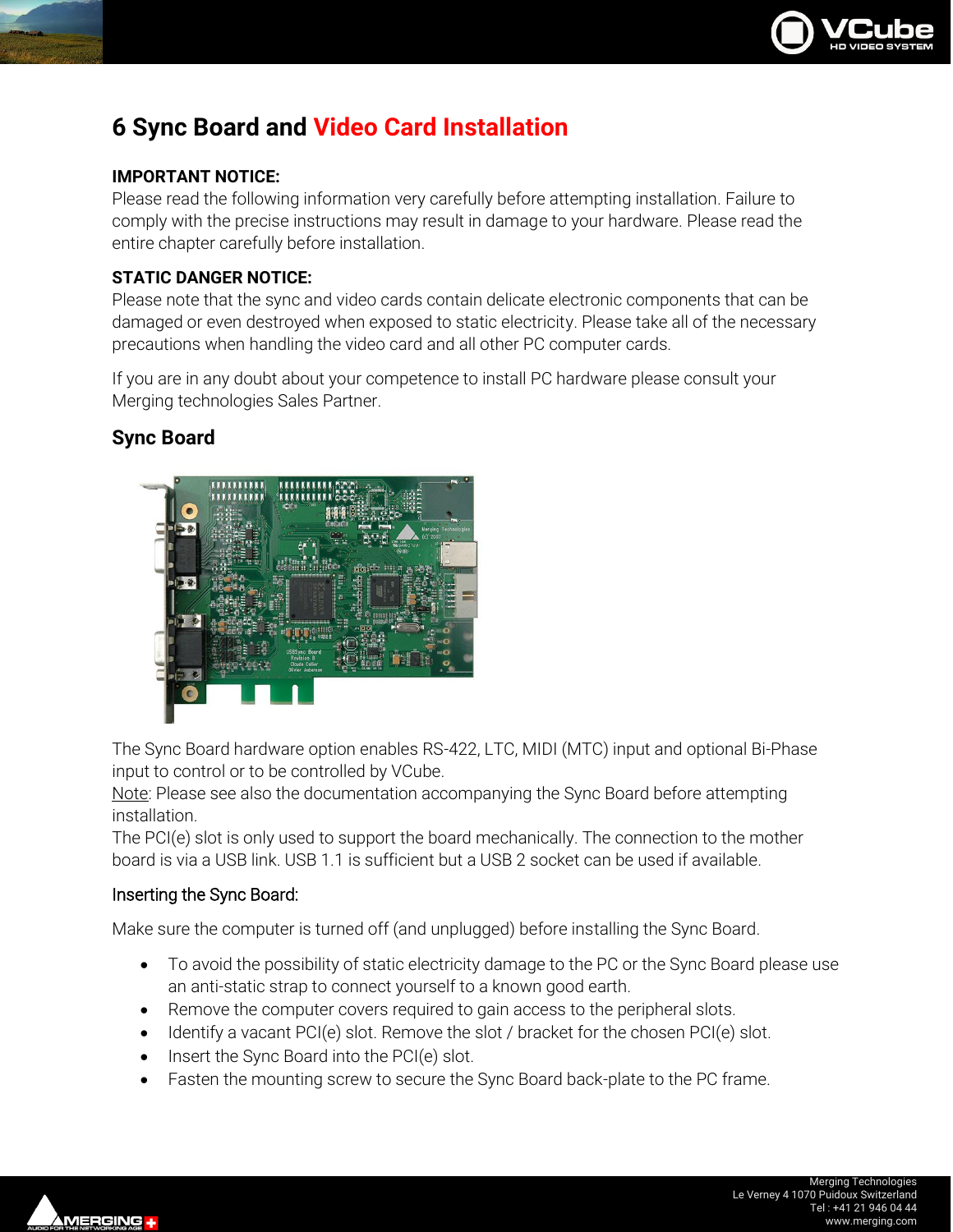

- Identify a vacant USB socket and insert the 5-pin plug of the USB cable (supplied), the red wire being pin 1.
	- (This leaves one half of the dual USB port free for another connection if required.)
- Insert the other end of the cable (10-pin) into connector on the Sync Card.

#### <span id="page-14-0"></span>**Video Card**

Make sure the computer is turned off (and unplugged) before installing the video card.

- To avoid the possibility of static electricity damage to the PC or the video card please use an anti-static strap to connect yourself to a known good earth.
- Remove the computer covers required to gain access to the peripheral slots.
- Locate a free PCIe x4, x8 or x16 slot. Remove a slot / bracket for the chosen PCIe slot.
- Insert the video card into the chosen PCIe slot.
- Fasten the card in place with the screw removed earlier.
- Replace the computer covers.

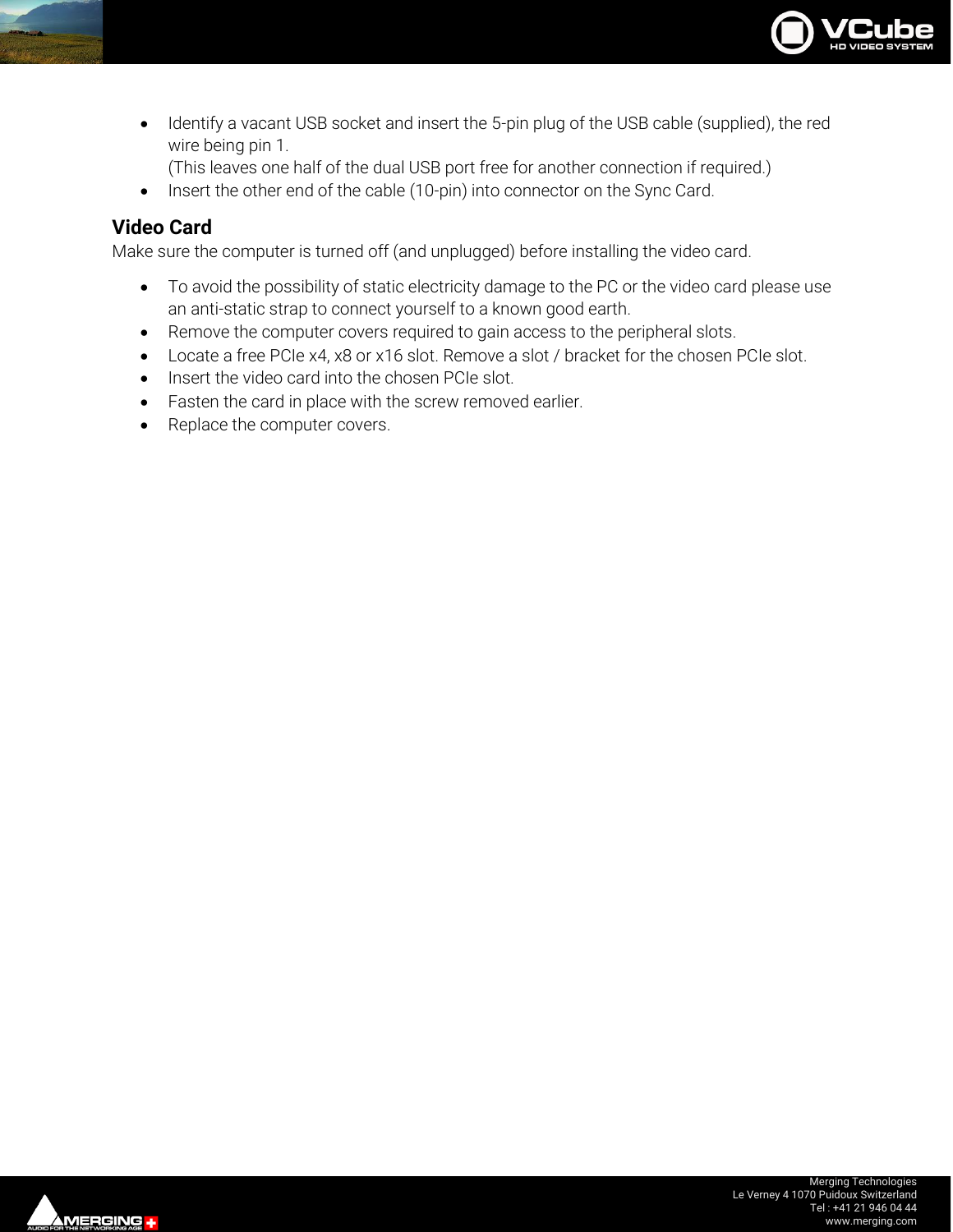

## <span id="page-15-0"></span>**7 VCube Software Installation**

Important! If you have not already done so, before installing the Merging Technologies software for the first time OR as an update please run Windows Update and accept any updates marked as Important. Note that this can take a considerable time. (Over an hour in some cases.) This is a Microsoft problem.

Note: You must have full Administrator Access to install VCube.

#### <span id="page-15-1"></span>**Installation Overview**

Note: If you have purchased hardware options such as the Sync Board, or a video card, please install these first following the instructions in the accompanying documentation.

#### **Installer**

The VCube software uses an automated installer wizard which will install all necessary prerequisites.

Note: The security dongle must be in place and the security keys entered before attempting to launch the software, but not required during the installation process.

To install the VCube software, please download from

<https://www.merging.com/support/downloads> (registration required), or insert the USB memory stick if have an installation pack. The installation program will auto-start on a PC where auto-start is configured on. Otherwise, double-click on the USB memory stick icon.

Please follow the automatic installation procedure accepting the option to install drivers and reboot your PC once setup is complete.

#### <span id="page-15-2"></span>**Running the Installer**

- If you have a SafeNet dongle please remove this before installing VCube and replace it after installation is complete.
- The BlackMagic video card drivers have to be downloaded from the BlackMagic website and installed separately[. https://www.blackmagicdesign.com/support](https://www.blackmagicdesign.com/support)
- 1. Start the VCube installer.
- 2. Follow the installer instructions.
- 3. Once the installation process is finished, please reboot the computer as requested. WARNING: Certain computers do not properly shut down despite the reboot command issued by the installer but only perform a log off. In this case, please activate a full shut down manually.
- 4. Plug in the security USB dongle.
- 5. Enter the authorization keys in MT Security Settings, see VCube Software Registration on page [17.](#page-17-0)
- 6. Launch the VS3 Control Panel.

The VS3 Control Panel is a separate application. It can be found in Windows Start > Merging Technologies > VS3 Runtime. It must be used to select and set up the Audio Engine before launching VCube for the first time.

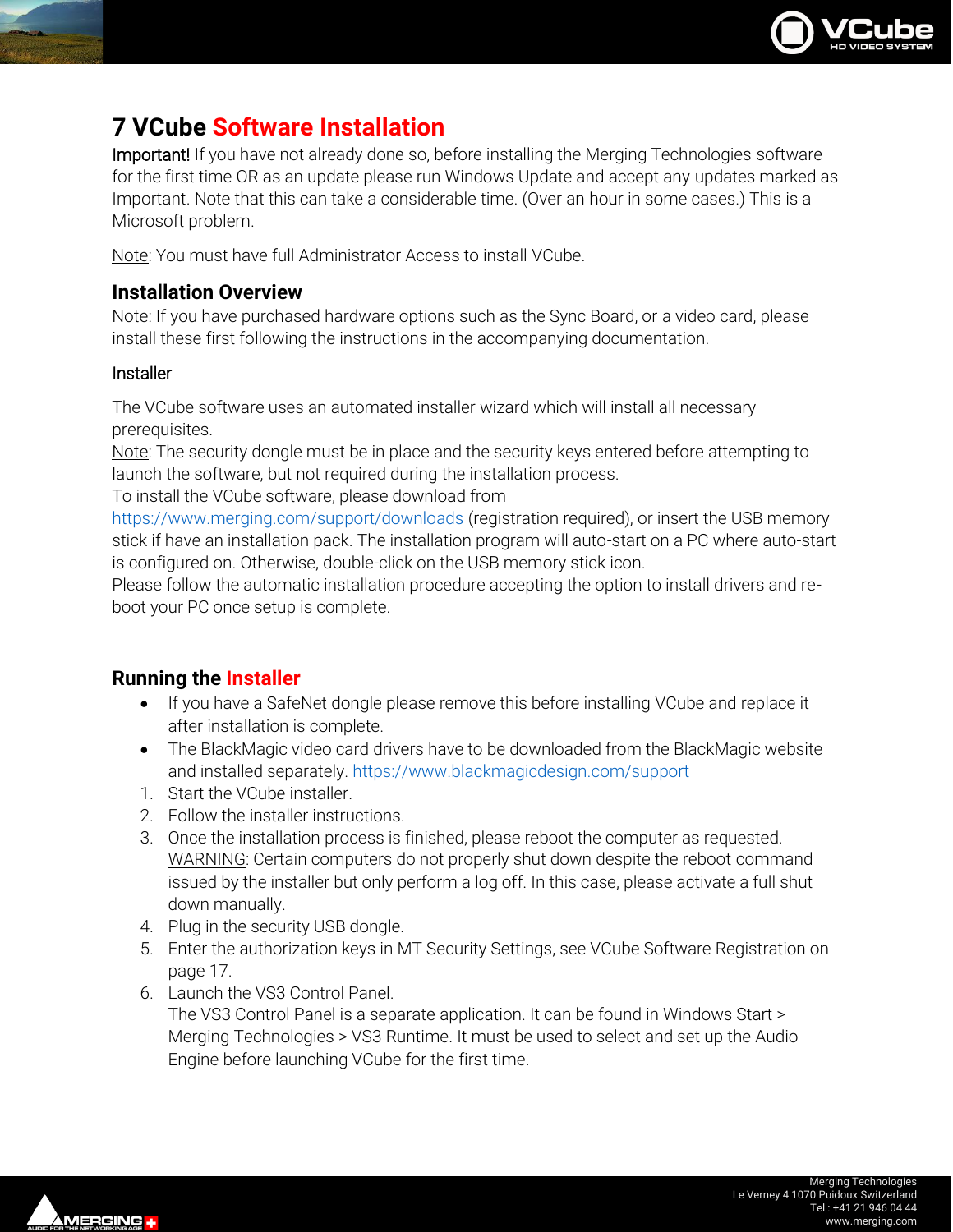

|               | Merging Technologies Virtual Studio Settings |       |                                                                           |
|---------------|----------------------------------------------|-------|---------------------------------------------------------------------------|
|               | Application                                  |       | VCube                                                                     |
|               | Platform                                     |       | Native - ASIO                                                             |
| I/O Selection |                                              |       |                                                                           |
|               | Driver name:                                 |       | Merging Audio Device                                                      |
| Info          |                                              |       |                                                                           |
|               | SampleRate:                                  | 48000 |                                                                           |
|               | Inputs:                                      | 128   |                                                                           |
|               | Outputs:                                     | 128   |                                                                           |
|               | <b>Buffer</b> size                           | 256   |                                                                           |
|               | Topmost priority                             |       |                                                                           |
|               |                                              |       |                                                                           |
|               |                                              |       |                                                                           |
|               |                                              |       |                                                                           |
| Audio Bridge  |                                              |       |                                                                           |
| Disable       |                                              |       | Number of Channels (1/0): 16                                              |
|               | MT ASIO Bridge Host                          |       | to create a virtual ASIO Device in the system)                            |
|               | Secondary ASIO Hardware Connection           |       | (to connect to an existing Audio Device in the system as a secondary I/O) |
|               |                                              |       | Rewire Mixer Mode (to create a Rewire Mixer in the system)                |
|               |                                              |       |                                                                           |

- 7. Select Application: VCube
- 8. Select Platform: Native ASIO or No VS3/ASIO Audio. Note: The Blackmagic ASIO driver is NOT recommended. (ASIO buffer size issue.)
- 9. I/O Selection Driver name: Select your ASIO device from the drop-down list (Native-ASIO Platform only).
- 10. When the VS3 panel *Do you want to save configuration?* dialog box appears, click on OK. The VS3 control panel will close.
- 11. Launch VCube. At the first launch a dialog will be displayed:

| <b>First startup</b> |                                                                                    |
|----------------------|------------------------------------------------------------------------------------|
|                      | This is the first time you launch VCube<br>Please select the mode you want to use: |
|                      | <b>Advanced Mode</b>                                                               |
|                      | Simple Mode                                                                        |
|                      | nk                                                                                 |

The Simple Mode has been designed to avoid inexperienced users destroying a correctly configured setup. But several settings are not accessible.

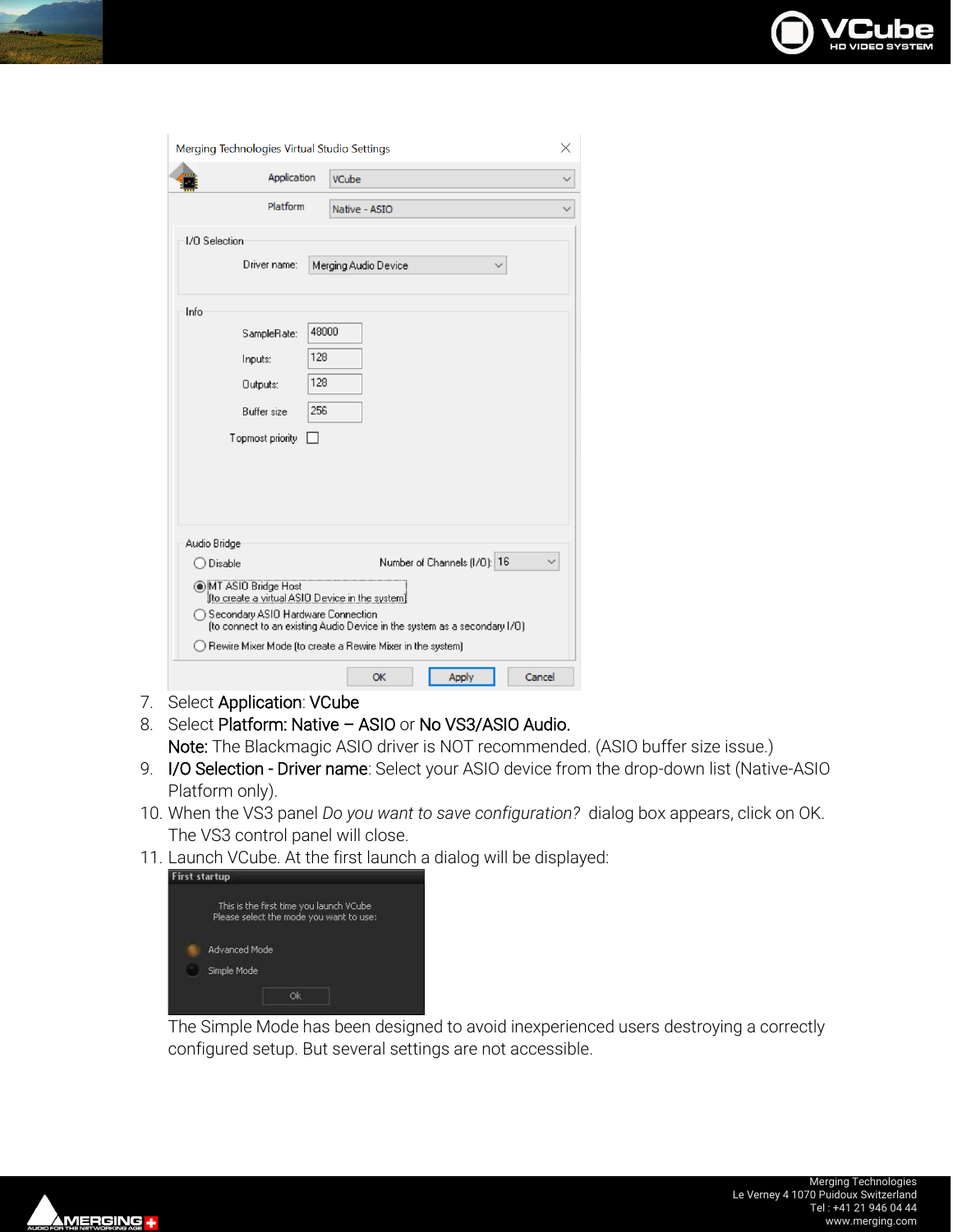

## <span id="page-17-0"></span>**8 VCube Software Authorization**

The VCube software and its various software options are protected by an authorization key mechanism which uses a unique registration key number generated by Merging Technologies. Based on purchased software components, this key is unique to your security dongle, your Company Name and your User name.

If you did not receive this key, have lost it or would like to change the user and/or company name, please contact your Merging Sales Partner with your SafeNet dongle serial #, your User Name, your Company Name and the list of purchased software components.

Usually, a key can be issued within one business day, after the verification of your personal data has been completed.

#### Safenet Dongle - Entering your Key(s)

After the VCube installation process you will have to enter your keys by choosing one of the following procedures:

- 1. Double-click the file *YourPersonalKeyXXXXX.mtk*. This is attached to the email containing your Key(s).
- 2. Open the MT Security Settings Control Panel (Windows Start > Control Panel > MT Security Settings), click the Import Key button and browse for your key file named *YourPersonalKeyXXXXX.mtk*
- 3. Open the MT Security Settings Control Panel (as above), click the *Enter Key* button and type your User Name, Company Name and Key then click OK. Repeat this step for each Keys listed in the email.

#### Changing or re-entering a Key

Should you need to subsequently change or re-enter a Key, follow the appropriate option above.

#### QLM Cloud based security- Entering your Key(s)

For users needing to run Pyramix, Ovation or VCube without a Merging SafeNet dongle, Cloud based security is available.

Note: SafeNet keys cannot be transferred to QLM security for a chosen release. This process can only be undertaken at the upgrade stage.

For further information about cloud security please see the following online documentation: Cloud Licenses activation/deactivation <https://confluence.merging.com/pages/viewpage.action?pageId=65437899> QLM SelfHelp Tool <https://confluence.merging.com/pages/viewpage.action?pageId=65437985> MT Security troubleshooting <https://confluence.merging.com/pages/viewpage.action?pageId=65437961>

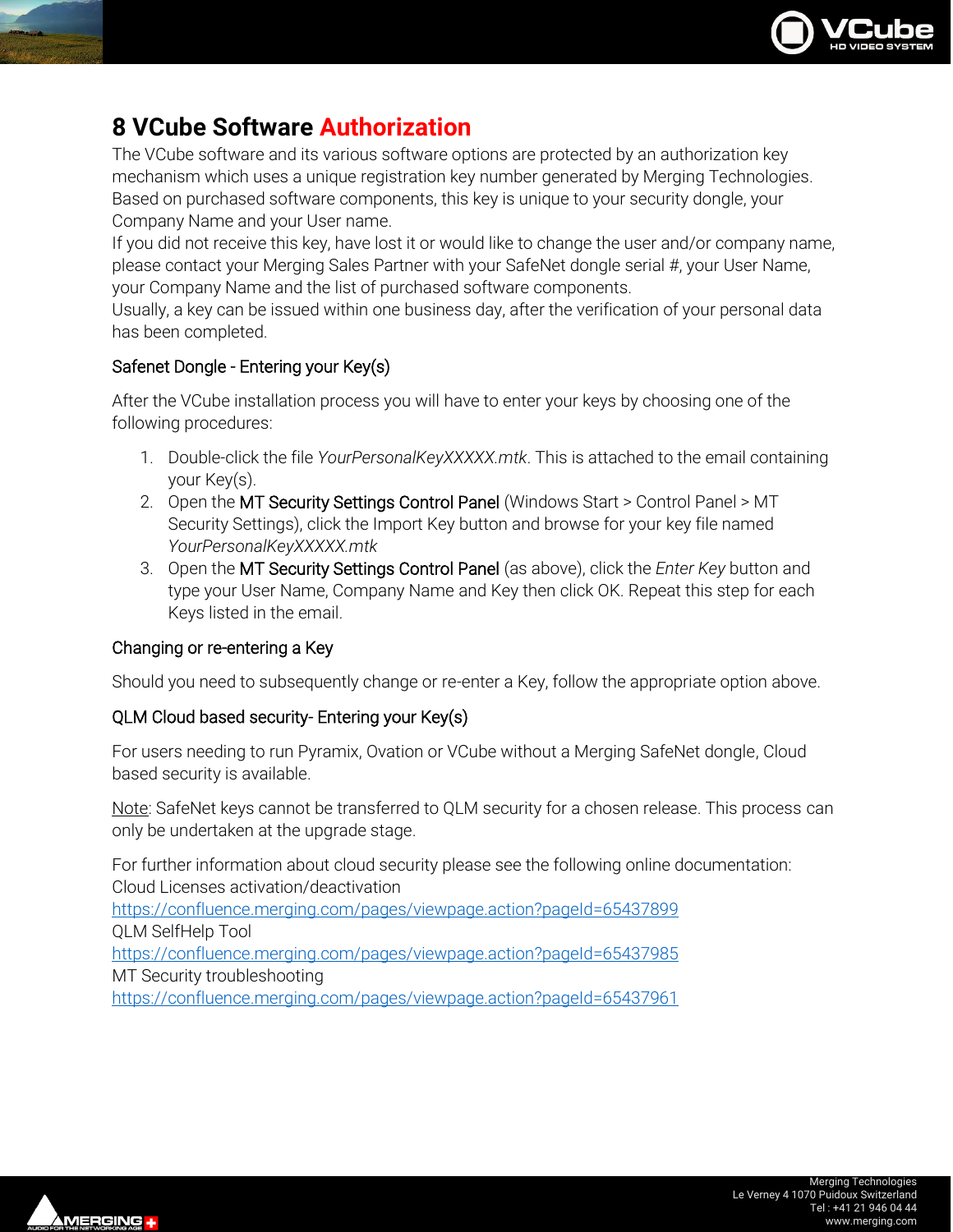

#### Keys

At any time, you can check the serial number of your Security dongle and check the software options enabled in your system in the MT Security application.

| Merging Technologies Security Settings                                                                           |                       | Merging Technologies Security Settings<br>$\times$           |                                                           |                                                                       |                                                                                         |  |
|------------------------------------------------------------------------------------------------------------------|-----------------------|--------------------------------------------------------------|-----------------------------------------------------------|-----------------------------------------------------------------------|-----------------------------------------------------------------------------------------|--|
| Dongle Licensing Cloud Licensing MassCore Licensing About                                                        |                       |                                                              | Dongle Licensing Cloud Licensing MassCore Licensing About |                                                                       |                                                                                         |  |
|                                                                                                                  |                       | Activation                                                   |                                                           |                                                                       |                                                                                         |  |
|                                                                                                                  |                       | Product                                                      |                                                           | $\checkmark$                                                          |                                                                                         |  |
| SafeNet Kev                                                                                                      | $\checkmark$          |                                                              |                                                           |                                                                       |                                                                                         |  |
|                                                                                                                  |                       | <b>Activation Key</b>                                        |                                                           |                                                                       |                                                                                         |  |
|                                                                                                                  |                       | License Status                                               |                                                           |                                                                       |                                                                                         |  |
| <b>COLLANS</b>                                                                                                   |                       |                                                              |                                                           |                                                                       |                                                                                         |  |
| <b>User Name</b><br><b>Security</b>                                                                              |                       |                                                              |                                                           | Import License                                                        | License Wizard                                                                          |  |
|                                                                                                                  |                       |                                                              |                                                           |                                                                       |                                                                                         |  |
| <b>September 1980</b>                                                                                            |                       | Features                                                     |                                                           |                                                                       |                                                                                         |  |
|                                                                                                                  |                       |                                                              | Product Version                                           |                                                                       | $\checkmark$                                                                            |  |
|                                                                                                                  |                       |                                                              |                                                           |                                                                       |                                                                                         |  |
| Options                                                                                                          | $\lambda$<br>Validity | Option                                                       |                                                           | Validity                                                              |                                                                                         |  |
|                                                                                                                  |                       | <b>Pyramix Core</b>                                          |                                                           | <b>Tel: call and</b>                                                  |                                                                                         |  |
| <b>Pyramix Core</b>                                                                                              | <b>Black Cold</b>     | <b>High Sampling Frequency</b>                               |                                                           | <b>The company</b>                                                    |                                                                                         |  |
| <b>High Sampling Frequency</b>                                                                                   | <b>STORY COLL</b>     | <b>Surround Mixing</b>                                       |                                                           | <b>Telephone</b>                                                      |                                                                                         |  |
| <b>Surround Mixing</b>                                                                                           | <b>STANDERS</b>       | <b>TimeCode Support</b>                                      |                                                           | <b>Telephone</b>                                                      |                                                                                         |  |
| <b>TimeCode Support</b>                                                                                          | <b>State Corp.</b>    | <b>Machine Control Support</b>                               |                                                           | <b>Telephone</b>                                                      |                                                                                         |  |
| Machine Control Support                                                                                          | $200 - 220$           | InterChange - Final Cut Pro XML                              |                                                           | <b>The company</b>                                                    |                                                                                         |  |
| InterChange - Final Cut Pro XML                                                                                  | <b>START COMPANY</b>  | <b>Remote Control Support</b>                                |                                                           | <b>The company</b>                                                    |                                                                                         |  |
| <b>Remote Control Support</b>                                                                                    | <b>STONE COLL</b>     |                                                              | Pyramix Native Audio Enabled                              |                                                                       |                                                                                         |  |
| Pyramix Native Audio Enabled<br><b>State Corp.</b><br><b>Extended Native Audio Support</b><br><b>State Corp.</b> |                       | <b>Extended Native Audio Support</b><br>Native Audio Support |                                                           | <b>The American</b>                                                   | <b>Telephone</b>                                                                        |  |
|                                                                                                                  |                       |                                                              |                                                           | <b>The American</b>                                                   |                                                                                         |  |
| Native Audio Support                                                                                             | <b>State Corp.</b>    | Limited Native Audio Support                                 |                                                           | <b>Structure</b>                                                      |                                                                                         |  |
| <b>Limited Native Audio Support</b>                                                                              |                       | <b>CD-R Support</b>                                          |                                                           | <b>The American</b>                                                   |                                                                                         |  |
| <b>CD-R Support</b>                                                                                              | <b>State Corp.</b>    | <b>DDP</b> Support                                           |                                                           | <b>Television</b>                                                     |                                                                                         |  |
| <b>DDP</b> Support                                                                                               | <b>STANDARD</b>       | SACD/DSD Support                                             |                                                           | <b>The American</b>                                                   |                                                                                         |  |
| SACD/DSD Support                                                                                                 | <b>STANDARD</b>       | Surround Mixing Extended                                     |                                                           | <b>The American</b>                                                   |                                                                                         |  |
| Surround Mixing Extended                                                                                         | <b>Black Cold</b>     |                                                              |                                                           |                                                                       |                                                                                         |  |
| Native Video Support                                                                                             | <b>STORY COLL</b>     |                                                              |                                                           |                                                                       |                                                                                         |  |
| <b>Cue Sheet Printer</b>                                                                                         | <b>State Color</b>    |                                                              |                                                           |                                                                       |                                                                                         |  |
| InterChange - Akai DD-Series                                                                                     | <b>State Corp.</b>    |                                                              |                                                           |                                                                       |                                                                                         |  |
| Interchange - OMF                                                                                                | <b>STANDERS</b>       |                                                              |                                                           |                                                                       |                                                                                         |  |
| $\left\langle \quad \right\rangle$                                                                               | $\rightarrow$         | $\left\langle \cdot \right\rangle$                           |                                                           |                                                                       | $\rightarrow$                                                                           |  |
|                                                                                                                  |                       | OK<br>Cancel                                                 | Cue Sheet Printer<br>Interchange - OMF<br><b>COMPANY</b>  | Native Video Support<br>InterChange - Akai DD-Series<br>$\sim$ $\sim$ | <b>SECURITY</b><br><b>The contract</b><br><b>The contract</b><br><b>Telephone</b><br>OK |  |

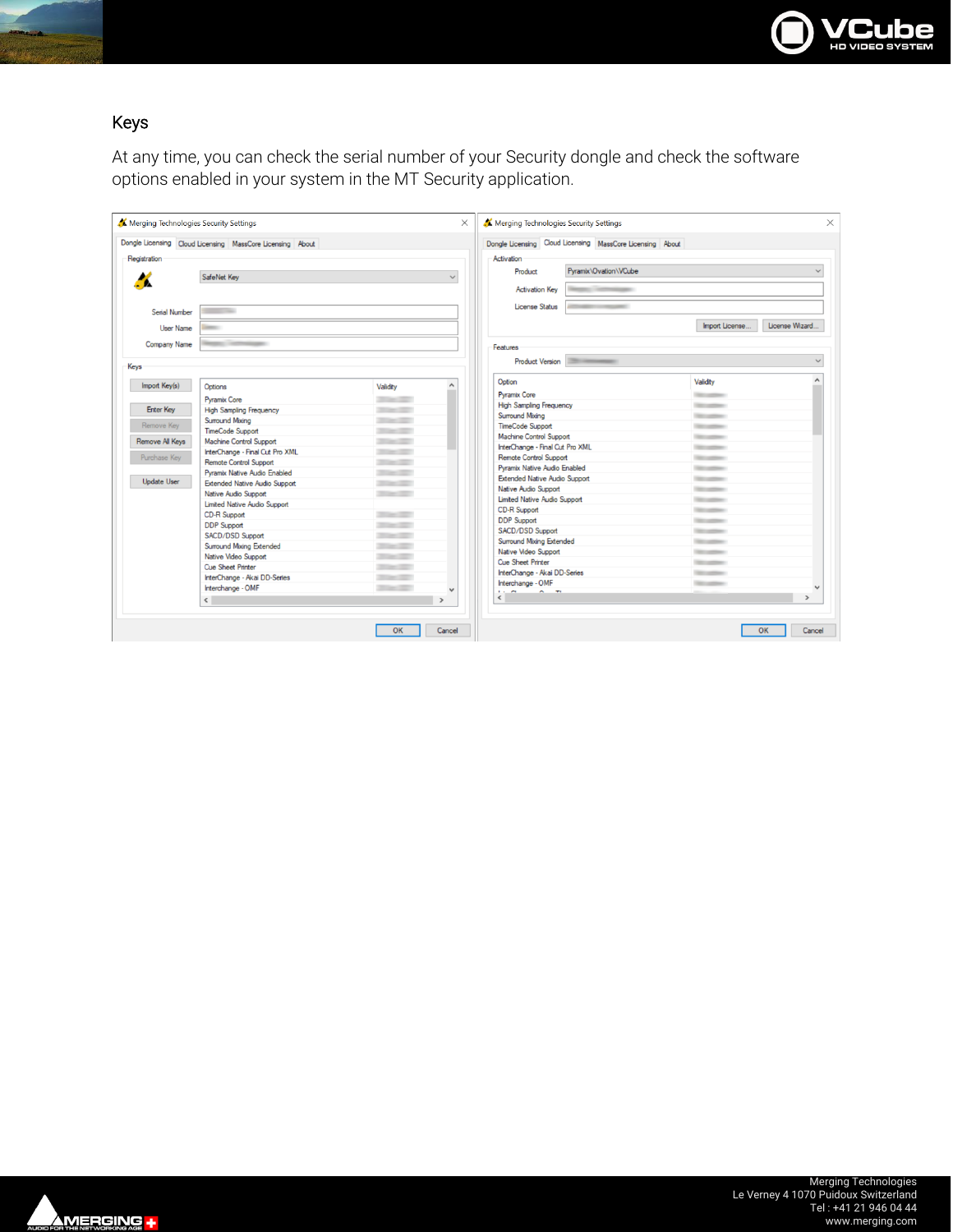

#### **Documentation**

The Ovation User Manual is available from within the application and may be accessed via the Help menu or by pressing F1, or online at <https://www.merging.com/support/downloads#ovation>

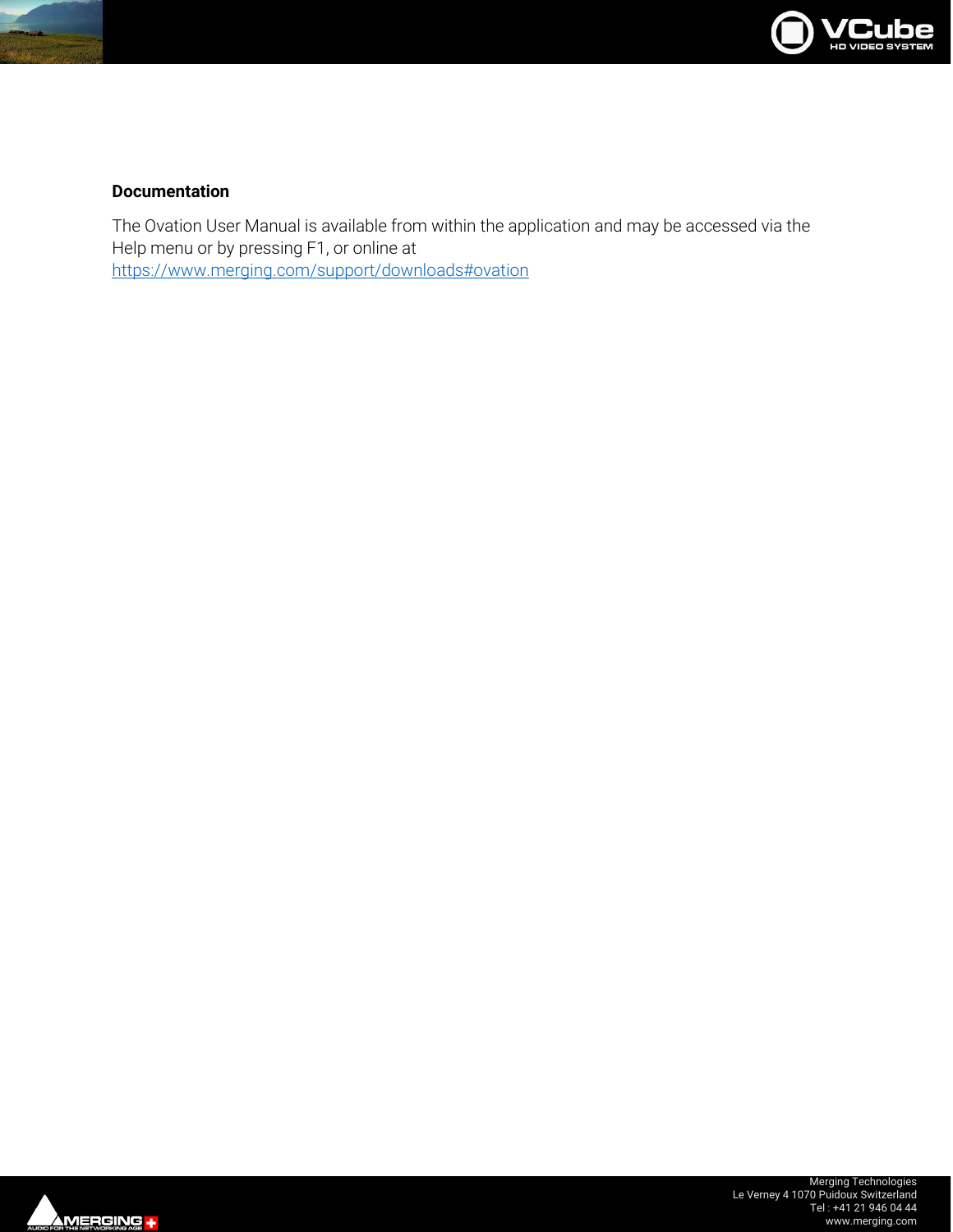

# <span id="page-20-0"></span>**9 Troubleshooting**

Windows Firewall and UAC

If not configured correctly, Windows Firewall can block communication between VCube and other devices (including the Virtual Transport feature).

#### Firewall

By default, the Windows Firewall should be automatically configured by the installer, but in some special cases, it might need to be turned off.

- Open the *Windows Control Panel* > *Windows Defender Firewall.*
- Click on *Change notification settings*, and set the *Public network settings* to Turn off Windows Defender Firewall.

#### User Account Control

- Open the *Windows Control Panel > User Accounts* section and click on Change User Account Control Settings.
- Move the slider down to Never Notify.

#### Antivirus

• Merging also recommends that any Antivirus software is properly configured so as to not interfere with the DAW. See this page for further details: [https://confluence.merging.com/display/PUBLICDOC/Antivirus+and+Merging+Technolog](https://confluence.merging.com/display/PUBLICDOC/Antivirus+and+Merging+Technologies+Softwares) [ies+Softwares](https://confluence.merging.com/display/PUBLICDOC/Antivirus+and+Merging+Technologies+Softwares)

Please visit regularl[y www.merging.com](http://www.merging.com/) And for the latest Troubleshooting Guide and FAQ sections <https://confluence.merging.com/>

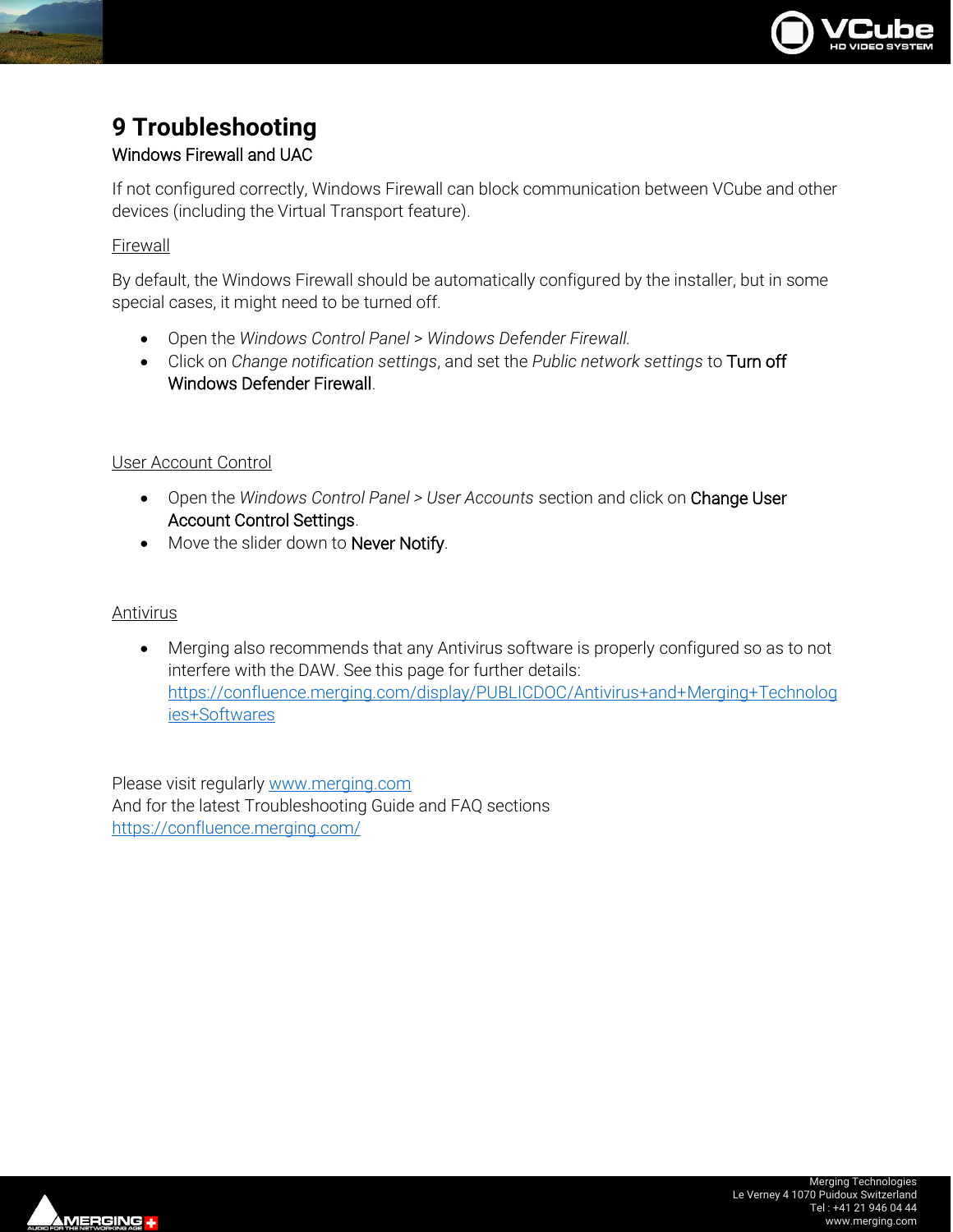

## <span id="page-21-0"></span>**10 Lost or Stolen Merging Technologies Security Keys**

(SafeNet USB Dongles)

The Merging USB Key carries all the value of your Merging software and the software license authorization to use it. Please ensure you do not lose the USB key as Merging Technologies cannot be held responsible if this is lost or stolen.

If your USB key is lost or stolen then please make a claim on your insurance in the usual way just as you would for any other item you own. Merging will be happy to confirm the details and value of the software license and USB key to your insurance company. If your USB key is lost or stolen and a different user should attempt to register for this key, Merging will notify you and the authorities in your country that an attempt has been made to register this stolen item.

If your USB key should become defective or is broken, please ensure this key is returned to Merging after requesting and RMA (Return Merchandise Authorization.) Only after the receipt of this key in the Merging Offices will it be determined if it may be exchanged under warranty free-ofcharge, or if the damage is outside the warranty scope, in which case only a modest fee to replace it with a new key will be charged (and not the entire value of the software.)

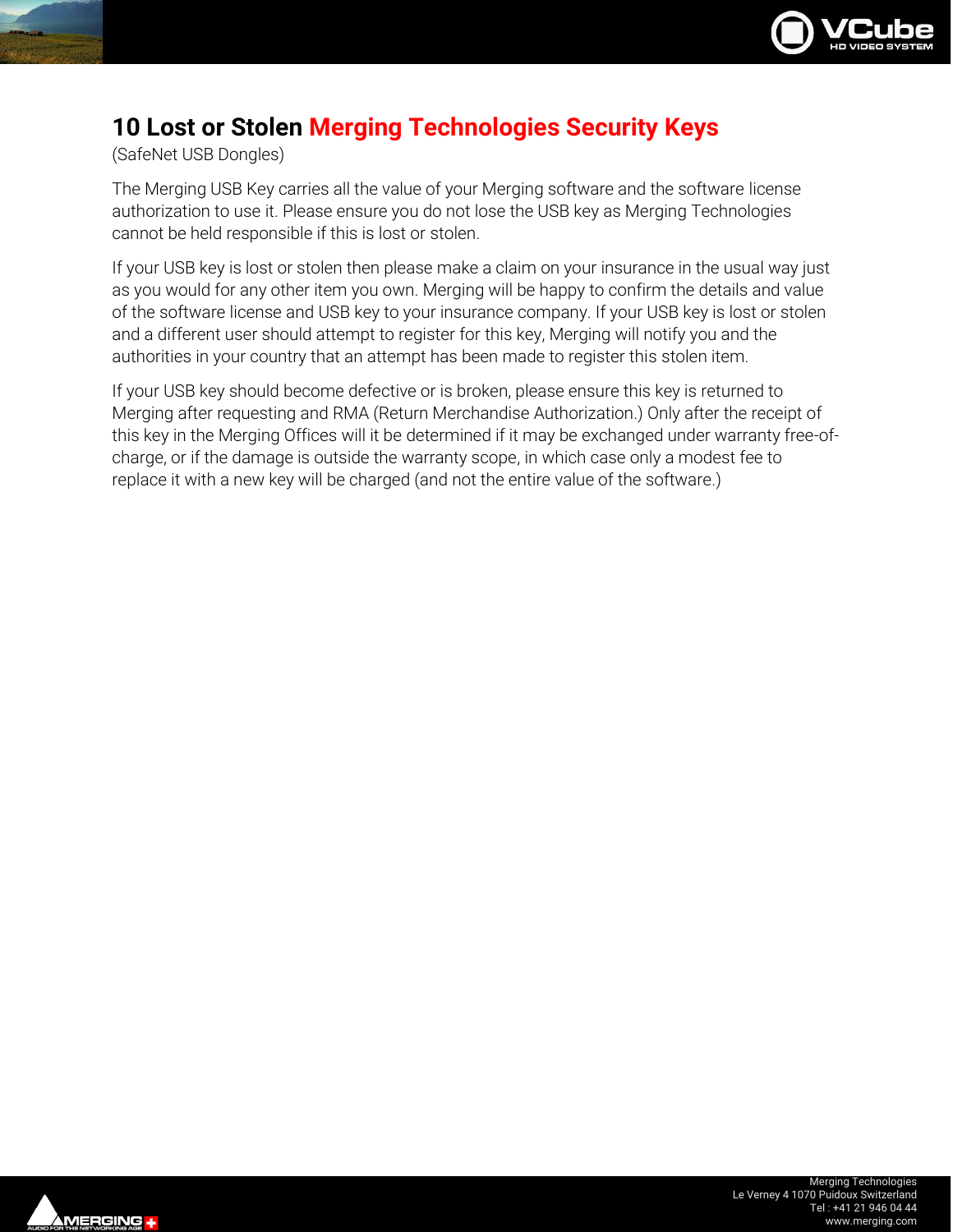

## <span id="page-22-0"></span>**11 Contacting Merging Technologies**

#### **International Office**

#### Merging Technologies S.A.

Le Verney 4 CH-1070 Puidoux **Switzerland** Phone: +41 21 946 0444

#### UK

#### Merging UK (Emerging Ltd)

| 23 Campbell Court           |
|-----------------------------|
| Campbell Road               |
| <b>Bramley</b>              |
| Hampshire                   |
| <b>RG26 5EG</b>             |
| UK                          |
| Phone: +44 (0) 118 402 5090 |
| Fax: +44 (0) 870 123 1747   |
| Email: sales@merginguk.com  |

#### USA

#### Merging USA (Independent Audio)

43 Deerfield Road Portland, ME 04101-1805 United States of America Phone: +1 (207) 773 2424 Fax: +1 (207) 773 2422

#### **For all documentation inquiries or suggestions for improvement:**

[https://www.merging.com](https://www.merging.com/)